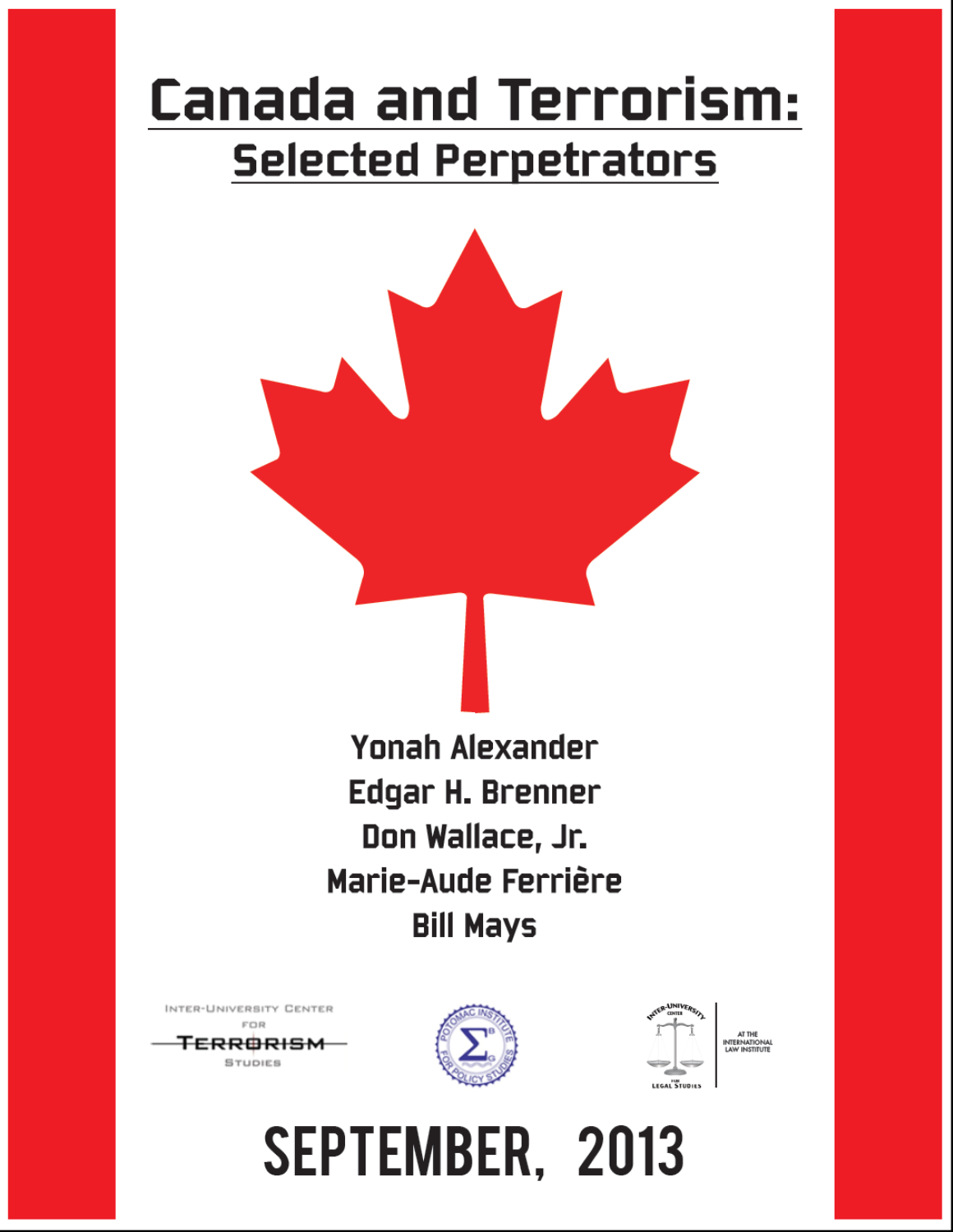## **Canada and Terrorism: Selected Perpetrators**

#### **Table of Contents**

|                       | Preface                                                | p. 3  |
|-----------------------|--------------------------------------------------------|-------|
|                       | 1. Ahmed Ressam: A Terrorist "Lost in Translation"     | p. 4  |
|                       | 2. Fateh Kamel: Jihad a la "Al Capone"                 | p. 6  |
|                       | 3. Mohammed Mansour Jabarah: The Revolted Mujahedeen   | p. 8  |
|                       | 4. The Khadrs: The Terror Family                       | p. 10 |
|                       | 5. Mohamed Warsame: The Muslim Utopian Aficionado      | p. 14 |
|                       | 6. The Converts                                        | p. 15 |
|                       | <b>7.</b> Mohamedou Ould-Slahi: The Gentleman Jihadist | p. 17 |
| Selected Bibliography |                                                        | p. 19 |

#### **Disclaimer**

The authors, editors, and the research staff cannot be held responsible for errors or any consequences arising from the use of information contained in this publication. The views expressed do not necessarily reflect those of the institutions associated with this report.

Copyright © 2013 by the Inter-University Center for Terrorism Studies Directed by Professor Yonah Alexander. All rights reserved. No part of this report may be reproduced, stored or distributed without the prior written consent of the copyright holder.

Please contact the Inter-University Center for Terrorism Studies at the Potomac Institute for Policy Studies, 901 North Stuart Street Suite 200 Arlington, VA 22203 Tel. 703-562-4513, 703-525-0770 ext. 237 Fax 703-525-0299 [yalexander@potomacinstitute.org www.potomacinstitute.org](mailto:yalexander@potomacinstitute.org)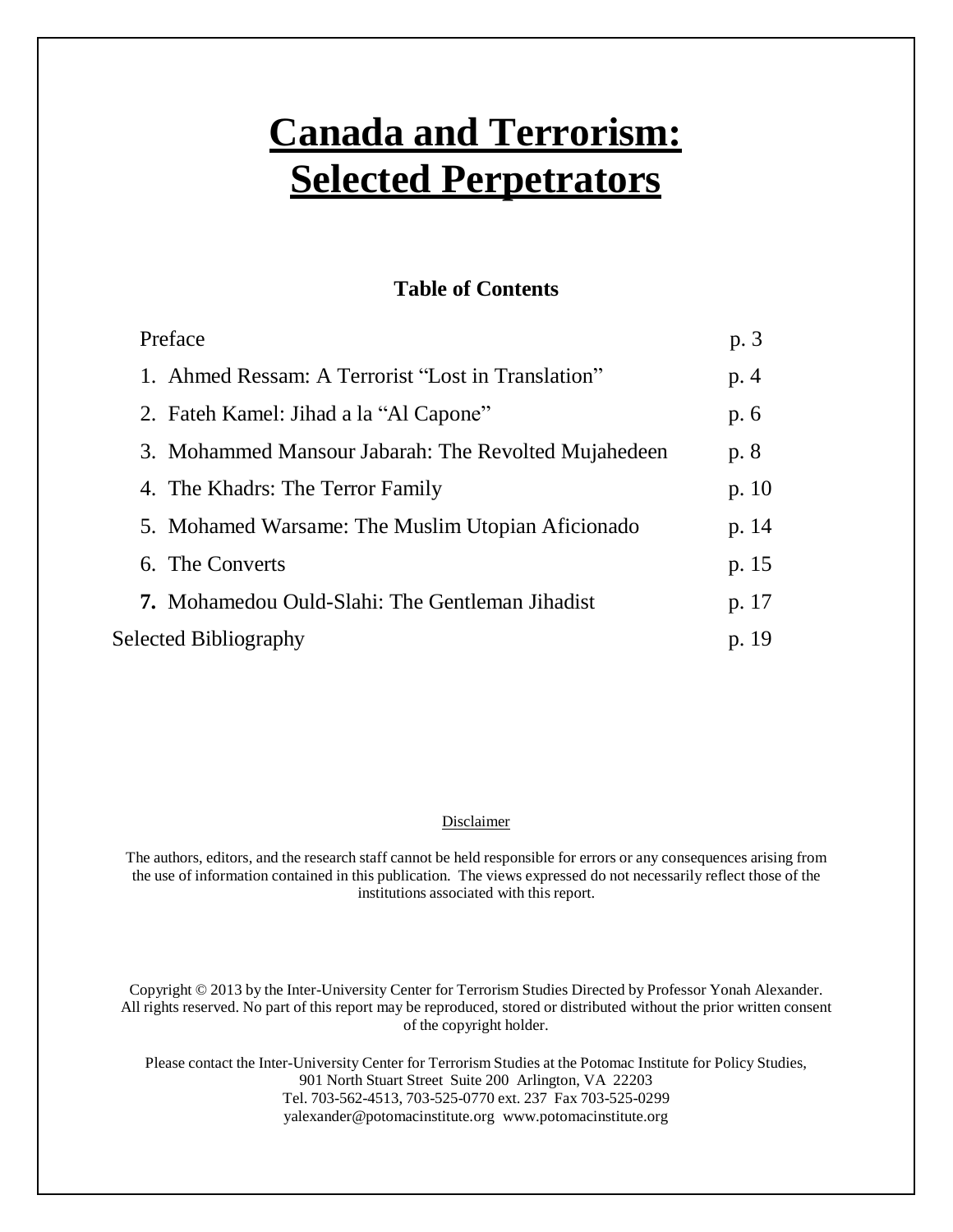#### **Preface**

Over a century ago, Sir Winston Churchill famously observed that, "fanaticism is not a cause of war. It is the means which helps savage people to fight."<sup>1</sup> Indeed, from the dawn of history, both states and sub-national groups have manipulated ideological, political, ethnic, and religious extremism to rationalize and sanctify intolerance, hatred, and savagery directed against their perceived adversaries. This strategy and tactic of inhumanity from man to man has consisted of systematic radicalization, intimidation, coercion, repression, or destruction of individuals, communities, and nations. As a tool of power, in all its manifold manifestations, fear and brutalization have been utilized by strong and weak entities to achieve realistic or imaginary goals.

To be sure, Canada has been attacked less frequently by terrorism than other leading Western democracies. Most domestic terrorism has originated in Quebec or was caused by Canadian separatists. However, other domestically inspired incidents have occurred as well.

Generally, terrorist groups present in Canada have origins that lie in regional, ethnic, and nationalistic conflicts, including the Israeli-Palestinian conflict and those in Egypt, Algeria, Sudan, Afghanistan, Lebanon, Northern Ireland, the Punjab, Sri Lanka, Turkey, and the former Yugoslavia. Canada's proximity to the U.S. and its large immigrant population can explain why it is a principal target for terrorist groups. Canada's experience with foreign affinity or "homegrown" terrorism and with high profile cases, such as the "Toronto 18" plot in 2006, and the bomb plot in Ottawa in August 2010, continues to display the importance of an evolving counterterrorism strategy and legal responses to this emerging threat.

The purpose of "Canada and Terrorism: Selected Perpetrators" is to provide profiles of Canadian citizens as well as foreigners operating in Canada who have become involved in movements for violent Jihad by training for, planning, and carrying out attacks. This research effort represents a segment of an extensive study on Canadian terrorism that initially was undertaken by Professor Yonah Alexander and Professor Edgar H. Brenner beginning in 2006 and finished in late 2010. After the death of Professor Edgar H. Brenner, the work was continued through Spring 2013 with the participation of Professor Yonah Alexander, Professor Don Wallace, Bill Mays of the International Law Institute (ILI), and Marie-Aude Ferrière, a French Attorney, serving as a research assistant for the Inter-University Center for Legal Studies at the ILI. The contributors and editors of this report wish to express their appreciation for the support of Mary Ann Culver of The Potomac Institute for Policy Studies as well as the editorial assistance of Sharon Layani, Eric Bailey and Michael Klement of the Inter-University Center for Terrorism Studies.

Follow-up reports and a book version on terrorism and Canada are scheduled to be completed in 2014.

<sup>&</sup>lt;sup>1</sup> Winston Churchill, The River War (1902).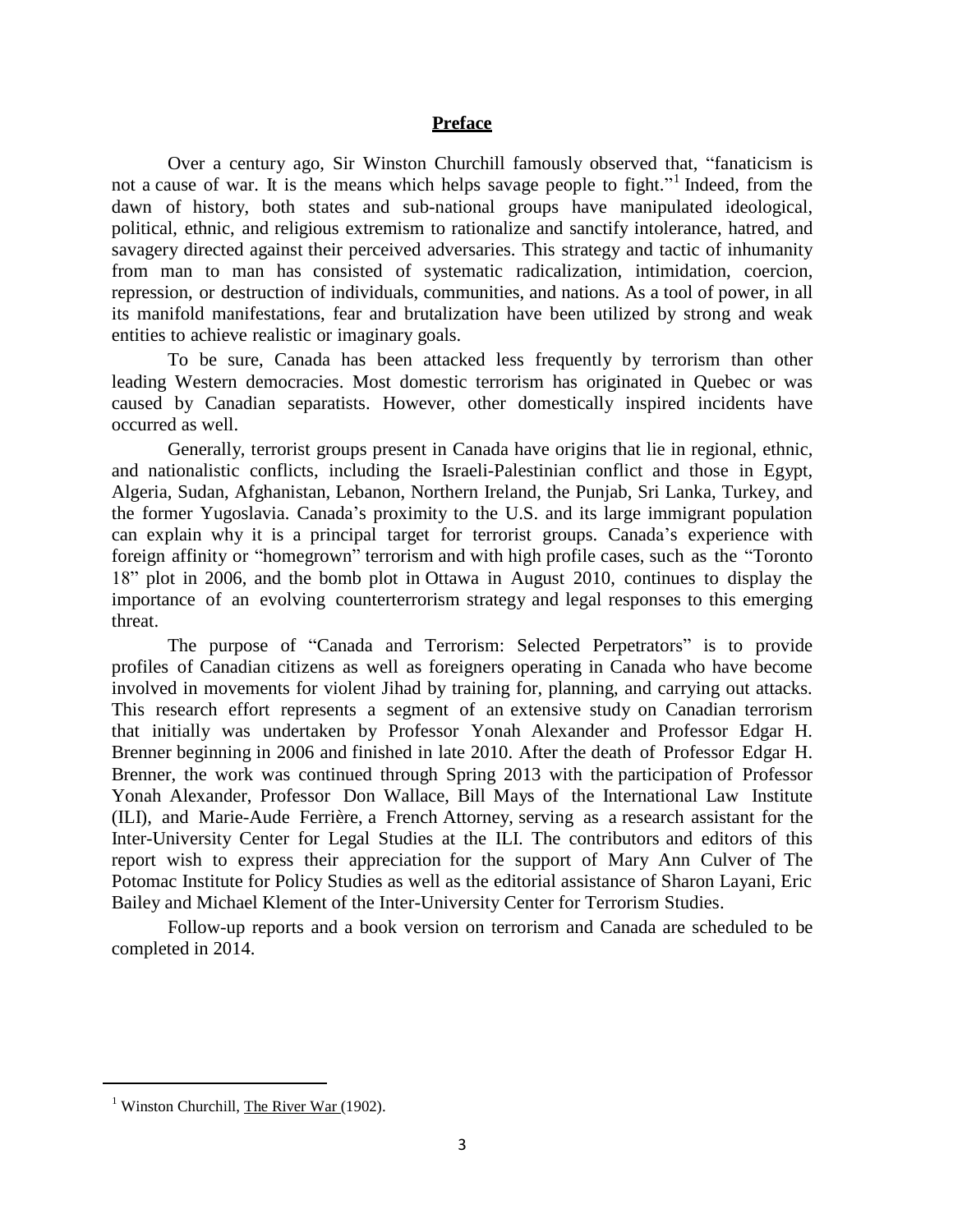#### **Ahmed Ressam: A Terrorist "Lost in Translation"**

An Algerian citizen who sought asylum in Canada, **Ahmed Ressam** (AKA Benni Antoine Noris) was the instigator of the Millennium Plot. He was arrested in Port Angeles, Washington before he could reach his target. Like most al-Qaida affiliates, Ressam completed his training in Afghanistan. Contrary to many other terrorists' profiles, Ahmed did not seem predestined to become a mujahedeen.

The eldest son of his family, Ahmed Ressam was born in Algeria in 1967.<sup>2</sup> Though he was a devout Muslim, Ressam's father never imposed his religious beliefs on his children.<sup>3</sup> Ressam grew up with the flow of his generation and opted for a life free of reli[gio](#page-4-0)us constraints; he drank wine, smoked hashish and went out with girls.<sup>4</sup>

A good student, his studies were interrupted by a stomach ulcer.<sup>5</sup> After convalescing for a period in France, Ressam resumed his studies in Algeria.<sup>6</sup> He failed his baccalaureate examination and instead of taking the exam again, Ressam chose to work in his father's coffee shop. $'$ 

In 1992 Ressam sought a better life in France and took a ferry to Marseille where he soon turned to petty crime and forgery.<sup>8</sup> Soon after, Corsican authorities arrested Ressam for his illegal status and, because he was carrying a forged Moroccan passport at the time, Corsican authorities deported him to Morocco.<sup>9</sup> Ressam was returned to France by Moroccan authorities when it was determined that he was not Moroccan.<sup>10</sup>

Stuck between France and Morocco, and with no intention of returning to Algeria, Ressam looked for a third way, and in early [1994](#page-4-0) he left France for Canada, carrying a fake French passport and hoping for a better life.<sup>11</sup> Arrested at the airport with his fake passport, he applied for asylum.<sup>12</sup> With no source of [re](#page-4-0)venue, Ressam subsisted for four years in Montreal on Canadian welfare and petty crime.<sup>13</sup>

Alone and uprooted, he sought comfort among the Algerian community and joined the Assuna Annabawiyah Mosque, a top al-Qaida recruiting center in Montreal.<sup>14</sup> In doing so, he befriended Abderraouf Hannachi, a former Afghan soldier who had fought in Bosnia who maintained militant contacts in Pakistan and Afghanistan.<sup>15</sup> Ressam spent hours criticizing western culture and its decadence with his new radical friends and although his little group was known to Canadian Security Intelligence Services, it was not taken very

 2 Sageman Mark, *Understanding Terror Networks*, 2004. Chapter 4.

<sup>&</sup>lt;sup>3</sup> Ibid.

<sup>4</sup> Ibid.

<sup>5</sup> Ibid.

<sup>6</sup> Ibid.

 $<sup>7</sup>$  Ibid.</sup>

<sup>8</sup> Ibid.

<sup>&</sup>lt;sup>9</sup> Ibid.

 $10$  United States of America v. Ahmed Ressam, No. 09-30000, Argued and Submitted Nov. 2, 2009.—February 2, 2010.

<sup>11</sup> Sageman, Mark, *Understanding Terror Networks,* 2004. Chapter 4.

 $^{12}$  Ibid.

<sup>13</sup> "Trail of A Terrorist." *Frontline*. PBS. 25 Oct. 2001,

<http://www.pbs.org/wgbh/pages/frontline/shows/trail/etc/synopsis.html>

<sup>14</sup> Sageman, Mark, *Understanding Terror Networks,* 2004. Chapter 4.

 $15$  Ibid.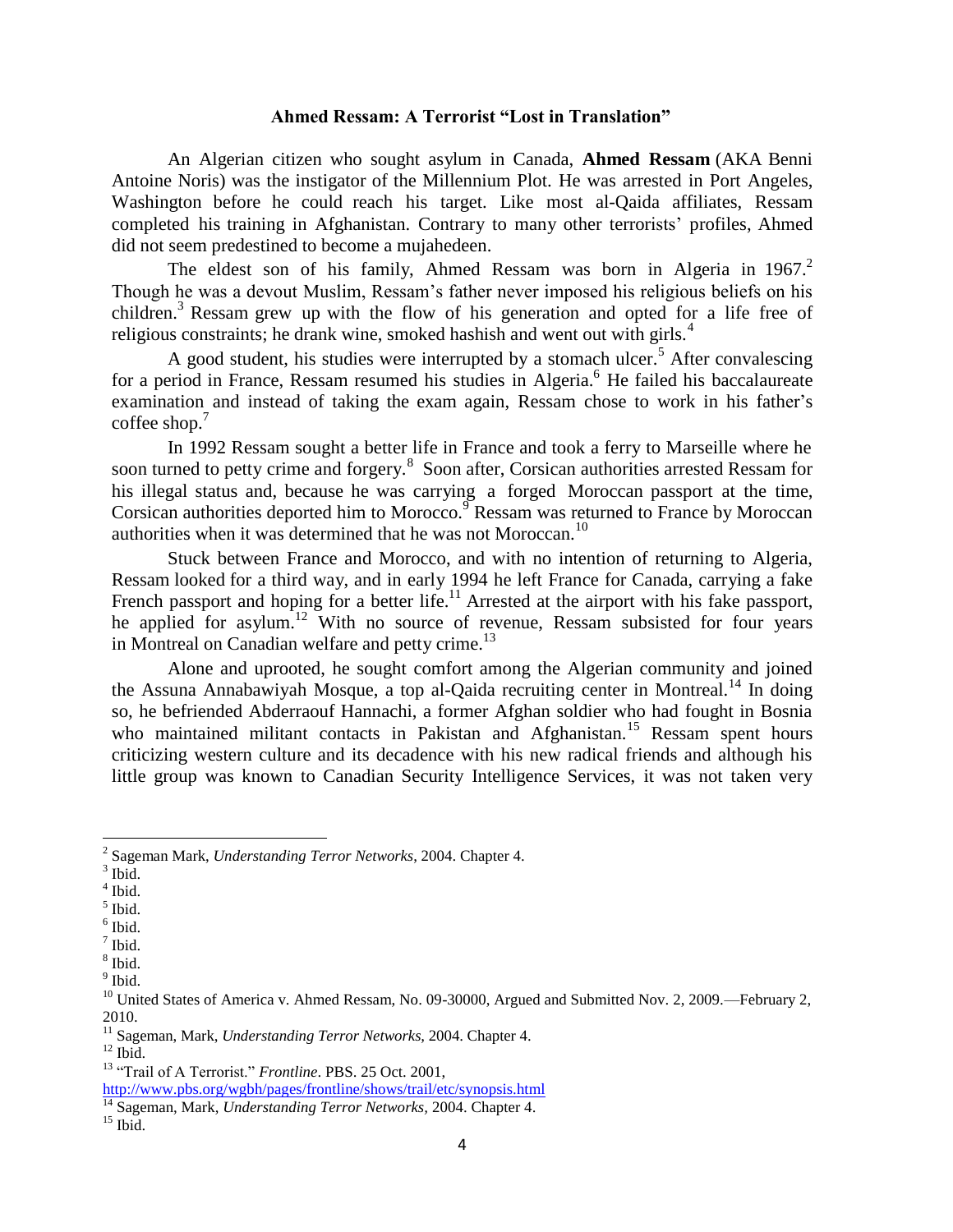seriously.<sup>16</sup> Radicalized, Ressam and his friends took a step further into Jihad when Hannachi arranged for them to travel to Afghanistan for military training in the camps.<sup>[17](#page-4-0)</sup>

In 1998, Ressam left Canada for Afghanistan under the name Benni Antoine Noris.<sup>[18](#page-4-0)</sup> At the notorious Khalden training camp near Khost, Afghanistan, he received basic terrorist training, including advanced courses in explosives.<sup>[19](#page-4-0)</sup>

<span id="page-4-0"></span>Before leaving Afghanistan, Ressam was assigned to a terrorist cell whose mission was to perpetrate an attack on U.S. soil before the end of the millennium.<sup>20</sup> Because of visa constraints, only Ressam reached Canada, while the others remained stuck in Europe.<sup>21</sup> Ressam decided to continue the mission alone. He scouted out LAX airport for a potential attack during the millennium celebrations. $^{22}$ 

After a long period of preparation and with help from some accomplices, Ressam travelled from Montreal to Vancouver, and headed to the U.S. and Port Angeles.<sup>23</sup> His nervousness at the border raised customs officials' concerns, and when they searched his car they found explosives.  $24$ 

Indicted on nine counts of criminal activities and facing a maximum of 130 years of jail time, Ressam was offered 27 years in prison in exchange for pleading guilty and cooperating with the CIA and FBI.<sup>25</sup> Ressam's cooperation with U.S. authorities contributed to the dismantling of many sleeper cells in North America, but in 2005, Ressam became more reluctant to give information, and even retracted his testimony in some cases, leading to some defendants being released.<sup>26</sup> Sentenced to 37 years in prison, Ahmed Ressam is currently in U.S. custody. $27$ 

There is a tendency to picture terrorists as being completely estranged from western culture and education. Ressam's profile illustrates a contrasting narrative; a young man raised in a moderate Muslim family and heading to a comfortable future. Ressam left his country to escape his own failure and the possibility of radicalization in the Algerian civil war. In doing so, he fell into a life of petty crimes and radicalization further along the road. Ressam seemed to have been lost in translation between his youthful dreams of becoming a policeman, and the reality of seeking a better life abroad. Uprooted, lacking structure, and alone in a completely different society, Ressam was vulnerable to radicalization.

 $16$  Ibid.

 $17$  Ibid.

<sup>&</sup>lt;sup>18</sup> United States of America v. Ahmed Ressam, No. 09-30000, Argued and Submitted Nov. 2, 2009.—February 2, 2010.

 $19$  Ibid.

 $\rm ^{20}$  Ibid.

<sup>21</sup> Sageman, Mark, *Understanding Terror Networks,* 2004. Chapter 4.

<sup>&</sup>lt;sup>22</sup> United States of America v. Ahmed Ressam, No. 09-30000, Argued and Submitted Nov. 2, 2009.—February 2, 2010.

 $23$  Ibid.

<sup>24</sup> Sageman Mark, *Understanding Terror Networks*, 2004. Chapter 4.

 $^{\rm 25}$  Ibid.

<sup>&</sup>lt;sup>26</sup> United States of America v. Ahmed Ressam, No. 09-30000, Argued and Submitted Nov. 2, 2009.—February 2, 2010.

<sup>27</sup> Federal Bureau of Investigation, *Millennium Bomber Sentenced to 37 Years in Prison,* U.S. Attorney's Office October 24, 2012[, http://www.fbi.gov/seattle/press-releases/2012/millennium-bomber-sentenced-to-37-years-in](http://www.fbi.gov/seattle/press-releases/2012/millennium-bomber-sentenced-to-37-years-in-prison)[prison](http://www.fbi.gov/seattle/press-releases/2012/millennium-bomber-sentenced-to-37-years-in-prison)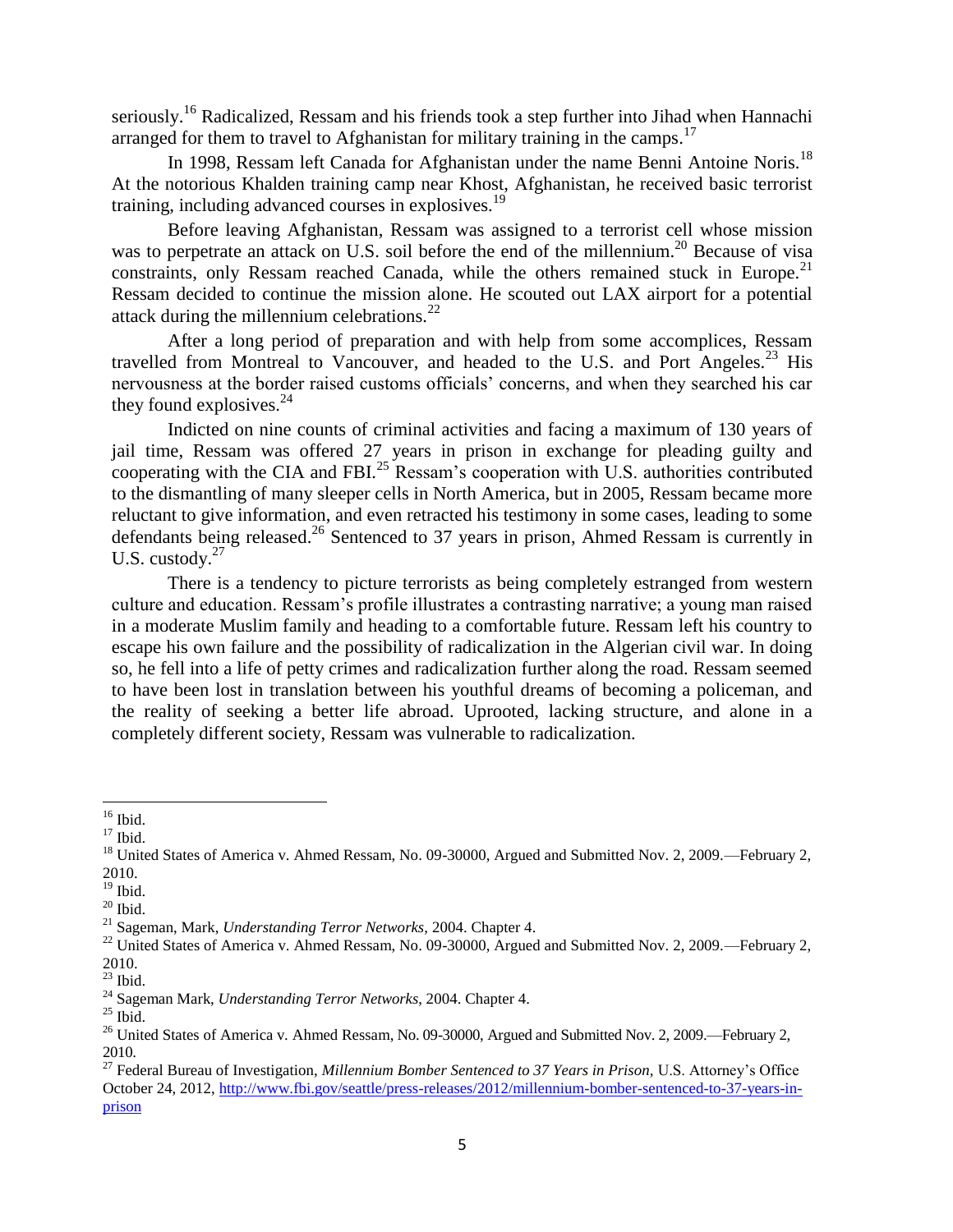#### **Fateh Kamel: Jihad a la "Al Capone"**

**Fateh Kamel,** also known as "Mustapha the Terrorist, El-Fateh", was a respectable husband, father, and storeowner by day, but was well-versed in document forgery and involved in petty crime organizations by night.<sup>28 29</sup> His profile highlights the importance of monitoring small-time traffickers and transnational organized crime because terrorists use crime to finance and logistically support Jihad.

Born in Algeria on March 14, 1960, Kamel fought in both the Afghan and Bosnian wars.<sup>30</sup> In the late 1980s, he moved to Canada and married a Canadian woman with whom he had a son.<sup>31</sup> He became a Canadian citizen in 1993.<sup>32</sup> In 1994, he left for Bosnia where he met French terrorist Christophe Caze and fought in the Muslim militias.<sup>33</sup> After the Dayton Agreements, Kamel organized transnational trafficking of forged documents to facilitate terrorist exfiltration.<sup>34</sup> In 1996, fully committed to Jihad, Kamel joined Osama bin Laden and participated in various terrorist activities until he returned to Canada a year later to create a terrorist cell in Montreal.<sup>35</sup> His experience in bin Laden's training camps provided him with strong influence over others in al-Qaida and he became a prominent member of the group's hierarchy.<sup>36</sup> A true mujahid, Kamel often bragged: "I am never afraid of Death  $(...)$  and when I want it, no one will stop me. For the Jihad is the Jihad, and the killing is easy for me."<sup>37</sup> It was Kamel who invited Ressam to join his group of thieves in Montreal to steal tourists' valuables to fund the global Jihad movement and support the militants' training and activities.<sup>38</sup>

In April 1999, Kamel was arrested in Jordan at the request of French Investigative Magistrate Jean-Louis Bruguière for his involvement in terrorist actions perpetrated on French soil.<sup>39</sup> Simultaneously, Kamel was also in the CIA's and MI6's sights.<sup>40</sup> After negotiations with Jordanian authorities, Kamel was extradited to France on December 15, 1999 for trial.<sup>41</sup> Facing charges of forgery and for conspiracy to attack Paris metro stations (he was going to set off bombs in them) Kamel was tried and convicted in Paris on April 6, 2001, and sentenced to eight years in prison.<sup>42</sup> He was released after less than four years for

l

<sup>&</sup>lt;sup>28</sup> "Liste des membres impliques." *Equipe de recherché sur le terrorism et l'antiterrorisme*, [http://www.erta](http://www.erta-tcrg.org/ahmedressam/individus2.htm)[tcrg.org/ahmedressam/individus2.htm.](http://www.erta-tcrg.org/ahmedressam/individus2.htm)

<sup>&</sup>lt;sup>29</sup> Kohlmann, Evan. *Al-Qaida's Jihad in Europe: The Afghan-Bosnian Network*, December 3, 2004. 186. <sup>30</sup> Ibid., 186-187.

<sup>&</sup>lt;sup>31</sup> "Liste des membres impliques." *Equipe de recherché sur le terrorism et l'antiterrorisme*, [http://www.erta](http://www.erta-tcrg.org/ahmedressam/individus2.htm)[tcrg.org/ahmedressam/individus2.htm.](http://www.erta-tcrg.org/ahmedressam/individus2.htm)

<sup>&</sup>lt;sup>32</sup> Bell, Stewart. "Montreal man with terror-related convictions denied passport." *National Post*. 15 Sept 2011. <http://news.nationalpost.com/2011/09/15/montreal-man-with-terror-related-convictions-denied-passport/>

<sup>&</sup>lt;sup>33 "Liste des membres impliques." *Equipe de recherché sur le terrorism et l'antiterrorisme*, http://www.erta-</sup> [tcrg.org/ahmedressam/individus2.htm.](http://www.erta-tcrg.org/ahmedressam/individus2.htm)

 $34$  Ibid.

<sup>35</sup> "Canada" *American Foreign Policy Council*. 21 June 2013, Update.

[http://almanac.afpc.org/sites/almanac.afpc.org/files/Canada\\_1.pdf](http://almanac.afpc.org/sites/almanac.afpc.org/files/Canada_1.pdf) pg. 3.

<sup>36</sup> Kohlmann, Evan. *Al-Qaida's Jihad in Europe: The Afghan-Bosnian Network,* December 3, 2004. 186. <sup>37</sup> Ibid., 187.

<sup>38</sup> Sageman Mark, *Understanding Terror Networks*, 2004. Chapter 4.

<sup>39</sup> "Liste des membres impliques." *Equipe de recherché sur le terrorism et l'antiterrorisme*, [http://www.erta](http://www.erta-tcrg.org/ahmedressam/individus2.htm)[tcrg.org/ahmedressam/individus2.htm.](http://www.erta-tcrg.org/ahmedressam/individus2.htm)

<sup>40</sup>Jérôme Dupuis, "La Longue Traque d'un Islamiste," *L'Express*, May 27, 1999.

<sup>41</sup> Murdock, Deroy. "Danger Up North: Canada's welcome mat for terrorists." *The National Review*. 21 March 2005. [http://www.nationalreview.com/node/213949/print.](http://www.nationalreview.com/node/213949/print)

 $42$  Ibid.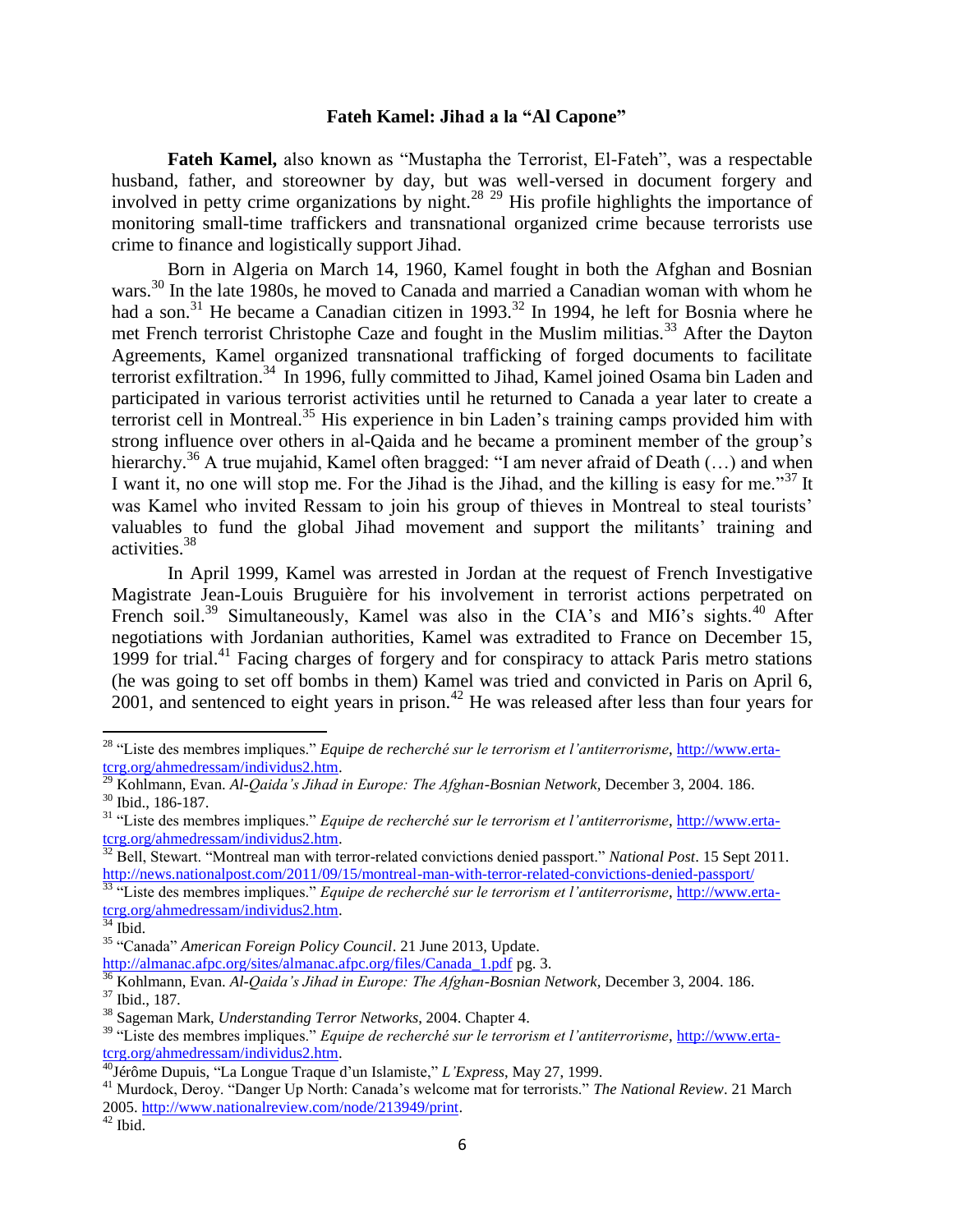good behavior and returned to Montreal to live with his family in 2005.<sup>43 44</sup>

Kamel is a mujahid and a criminal, and his profile shows that even successful integration of new immigrants to their new country of residence does not guarantee that someone will avoid going down the terrorist path. Kamel is the perfect example of an apparently fully-integrated immigrant who nevertheless harbors the ultimate goal of imposing his culture on the world and sees waging Jihad as being the path to global Islamic hegemony.

 $\overline{a}$  $43$  Ibid.

<sup>44</sup> "L'affaire Ahmed Ressam: Le Parcours d'un Terroriste," *Terrorism and Counter Terrorism Research Group - ERTA TCRG*[, http://www.erta-tcrg.org/ahmedressam/individus2.htm.](http://www.erta-tcrg.org/ahmedressam/individus2.htm)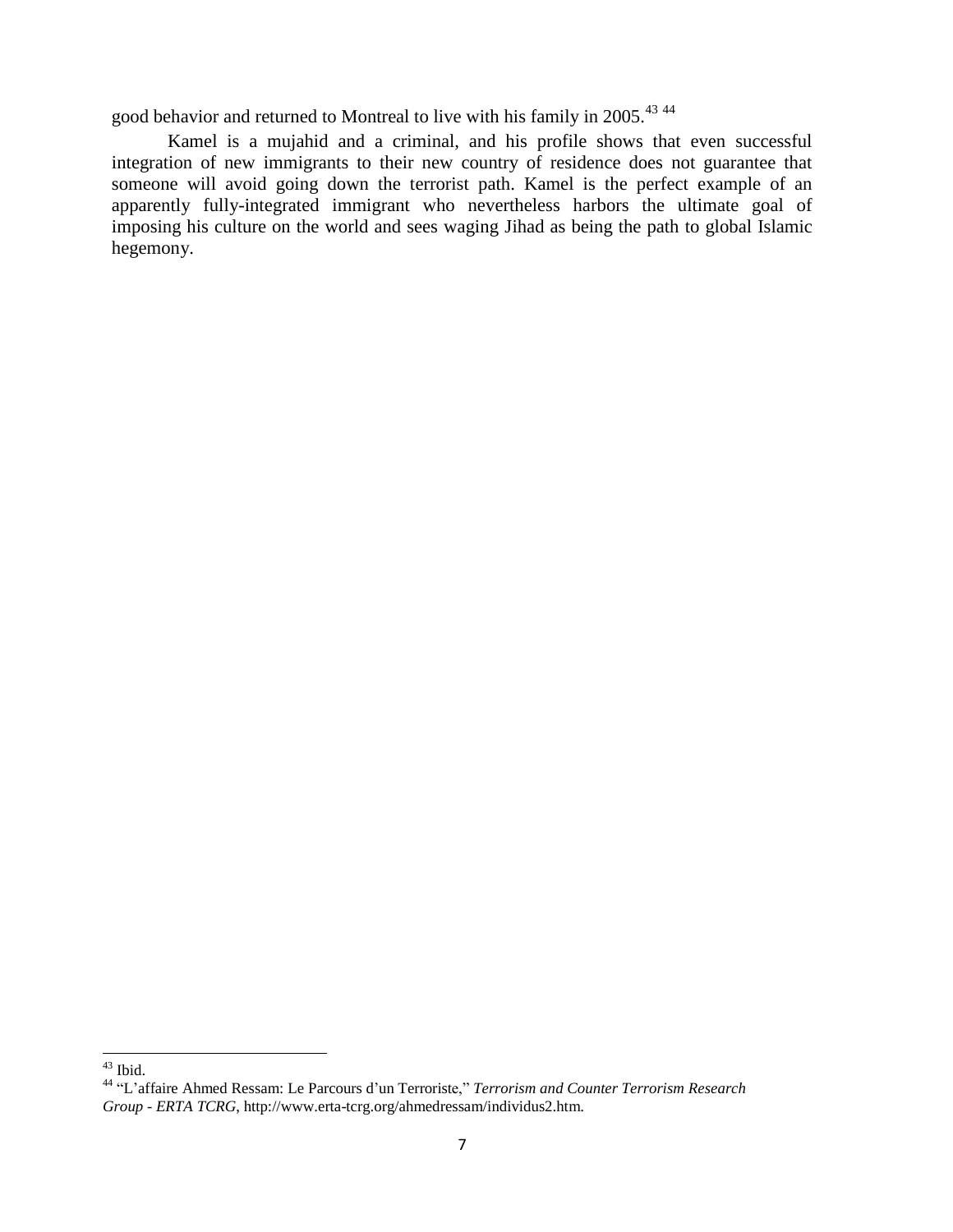#### **Mohammed Mansour Jabarah: The Revolted Mujahedeen**

Born in Kuwait, **Mohammed Mansour Jabarah** is the third of four brothers.<sup>45</sup> His family moved to Canada when he was 12, eventually moving to St. Catharines, and putting their children in a Catholic school.<sup>46</sup> Mansour Jabarah, Mohammed's father, became a beloved member of the community and often led evening prayers at the local mosque.<sup>47</sup> The brothers traveled to Kuwait every summer to visit family.<sup>48</sup> One summer, a childhood friend introduced Jabarah and his brother Abdul Rahman to Abu Ghaith, a radical imam and prominent member of al-Qaida.<sup>49</sup> Shocked by the conflict in Chechnya, Jabarah raised \$3,500 and sent it to Abu Ghaith in Kuwait.<sup>50</sup> Jabarah and his brother were accepted at Nova Scotia's St. Mary's University, but decided not to go and surprised their family by expressing their wish to travel to the Gulf to pursue advanced studies in Islam. $51$ 

According to the FBI's interrogation reports, Jabarah and his brother were recruited in Kuwait and then sent to Pakistan to attend an al-Qaida training camp.<sup>52</sup> His Canadian passport made him a key asset for al-Qaida, because it enabled him to travel around the world without attracting much suspicion.<sup>53</sup> After Jabarah was introduced to Osama bin Laden he swore allegiance to fight for Islam until death, and eventually, bin Laden assigned him his own operation.<sup>54</sup> He sent Jabarah to Khalid Sheik Mohammed  $(KSM)$  for further training in stealth travel and surveillance techniques.<sup>55</sup> Shortly after his arrival in Pakistan, KSM instructed him to leave the country before September 11, 2001.<sup>56</sup> Jabarah obeyed and flew to Hong Kong where he saw the footage of the 9/11 attacks carried out in the United States.<sup>57</sup> Next, he travelled to Malaysia to become al-Qaida's link to Jemaah Islamiyah and to organize joint actions against U.S. embassies in Asia. $58$ 

But the arrest of Jemaah Islamiyah's cell members in Singapore precipitated Jabarah's return to the Middle East, where he met with KSM who instructed him to go to Oman to open up a safe house for al-Qaida members fleeing Afghanistan.<sup>59</sup> While in Oman, Jabarah was arrested by local authorities and deported back to Canada.<sup>60</sup> The

l

- $^{48}$  Ibid.
- <sup>49</sup> Ibid. <sup>50</sup> Ibid.
- 
- $51$  Ibid.
- $52$  Ibid. <sup>53</sup> Ibid.
- 

<sup>45</sup> McKenna, Terence. "In Depth Passport to Terror." *CBC News*. Oct. 2004. [http://www.cbc.ca/news/background/jabarah/.](http://www.cbc.ca/news/background/jabarah/)

 $46$  Ibid.

 $47$  Ibid.

<sup>54</sup> United States of America v. Mohamed Jabarah, United States District Court, Southern District of New York. 7 May 2007. [http://www.investigativeproject.org/documents/case\\_docs/660.PDF.](http://www.investigativeproject.org/documents/case_docs/660.PDF) 6.

<sup>55</sup> Ibid.

<sup>56</sup> McKenna, Terence. "In Depth Passport to Terror," CBC *News*, 2004. <http://www.cbc.ca/news/background/jabarah/>

 $^{\rm 57}$  Ibid.

<sup>58</sup> United States of America v. Mohamed JabarahUnited States District Court, Southern District of New York.

<sup>7</sup> May 2007. [http://www.investigativeproject.org/documents/case\\_docs/660.PDF.](http://www.investigativeproject.org/documents/case_docs/660.PDF) 7.

<sup>59</sup> Ibid., 9.

 $60$  Ibid.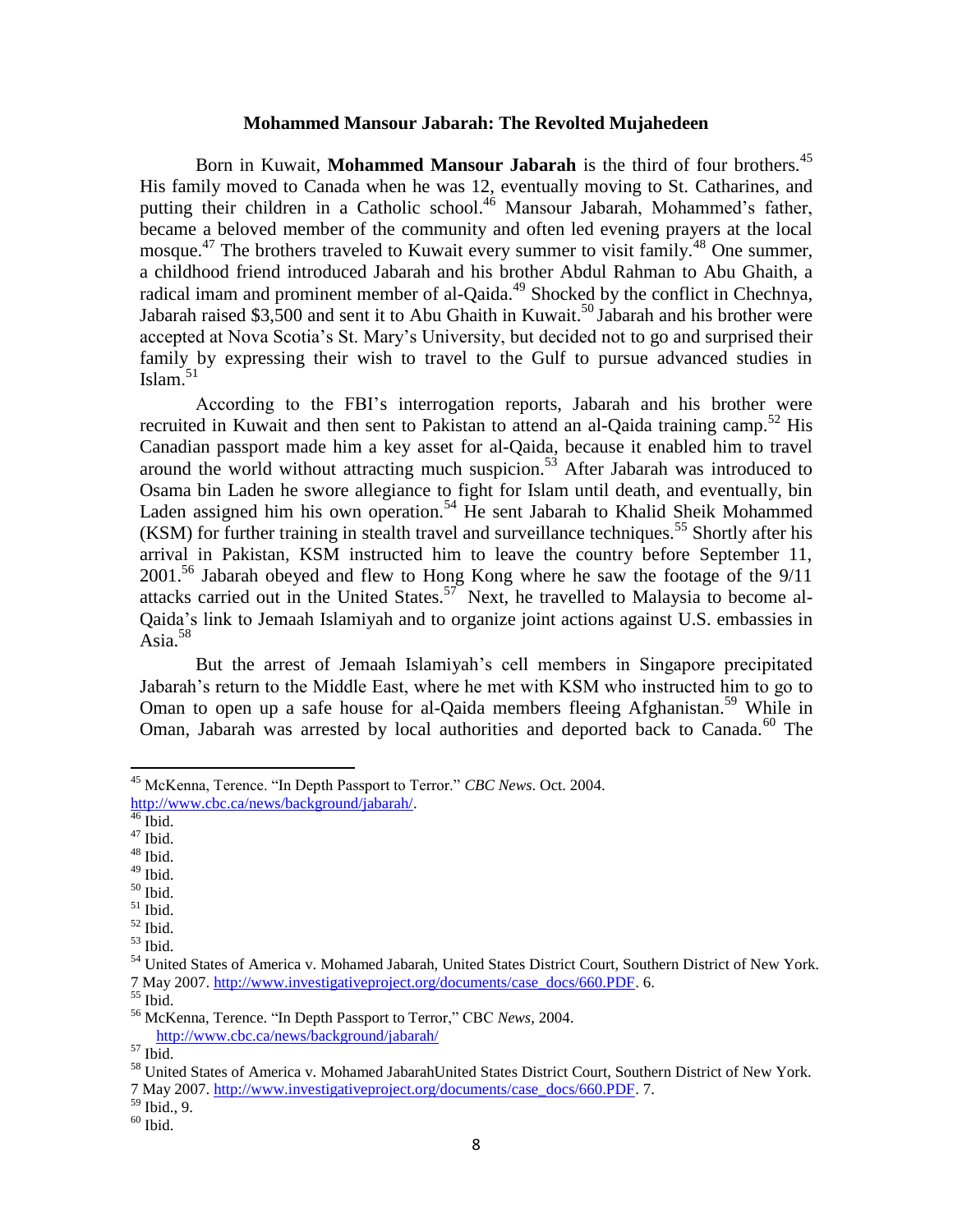Canadian Security Intelligence Service interrogated Jabarah, who admitted to having ties with al-Qaida.<sup>61</sup> Canadian officials did not believe they had enough evidence to detain Jabarah, so he allegedly chose to report himself to the American authorities.<sup>62</sup> The details concerning the legality of the exchange of custody of Jabarah between the United States and Canada is uncertain, but on April 22, 2002 Jabarah was transferred to American custody. $63$ 

Jabarah cooperated with the U.S. authorities until he heard news that a shootout between members of al-Qaida and U.S. Marines in Kuwait led to the death of one of his childhood friends.<sup>64</sup> After his friend's death, Jabarah's behavior reportedly changed and authorities found an assortment of knives and newspaper clippings of overseas militant activites hidden in his belongings.<sup>65</sup> Fearing that he might hurt himself or others, authorities transferred Jabarah to the Manhattan Metropolitan Correctional Center.<sup>66</sup>

Jabarah was sentenced to life in prison on May 7, 2007.<sup>67</sup> His prison writings show his continued loyalty to Jihad and bin Laden, whom he often praised.<sup>68</sup>

Because of his devotion to Jihad, Jabarah is the perfect muhajid for al-Qaida. Though Jabarah was not raised in radical Islam he was nonetheless raised in strict obedience to the Quran. His summer vacations in Kuwait and his meetings with Abu Ghaith probably accelerated his radicalization. Concerned by the Muslims' situation in the world, Jabarah embraced Jihad as a calling.

l

<sup>61</sup> "FBI's Canadian Songbird." *Canada.com*. 3 May 2007.

<http://www.canada.com/nationalpost/news/story.html?id=62096303-713f-4311-8309-6cf0240dc01f>  $62$  Ibid.

<sup>63</sup> Terence McKenna, "In Depth Passport to Terror," CBC *News*, 2004. <http://www.cbc.ca/news/background/jabarah/>

<sup>&</sup>lt;sup>64</sup> United States of America v. Mohamed Jabarah, United States District Court, Southern District of New York. 7 May 2007. [http://www.investigativeproject.org/documents/case\\_docs/660.PDF.](http://www.investigativeproject.org/documents/case_docs/660.PDF) 12.

 $^{65}$  Ibid.

 $66$  Ibid.

<sup>67</sup> Ibid., 28.

<sup>68</sup> Ibid., 13.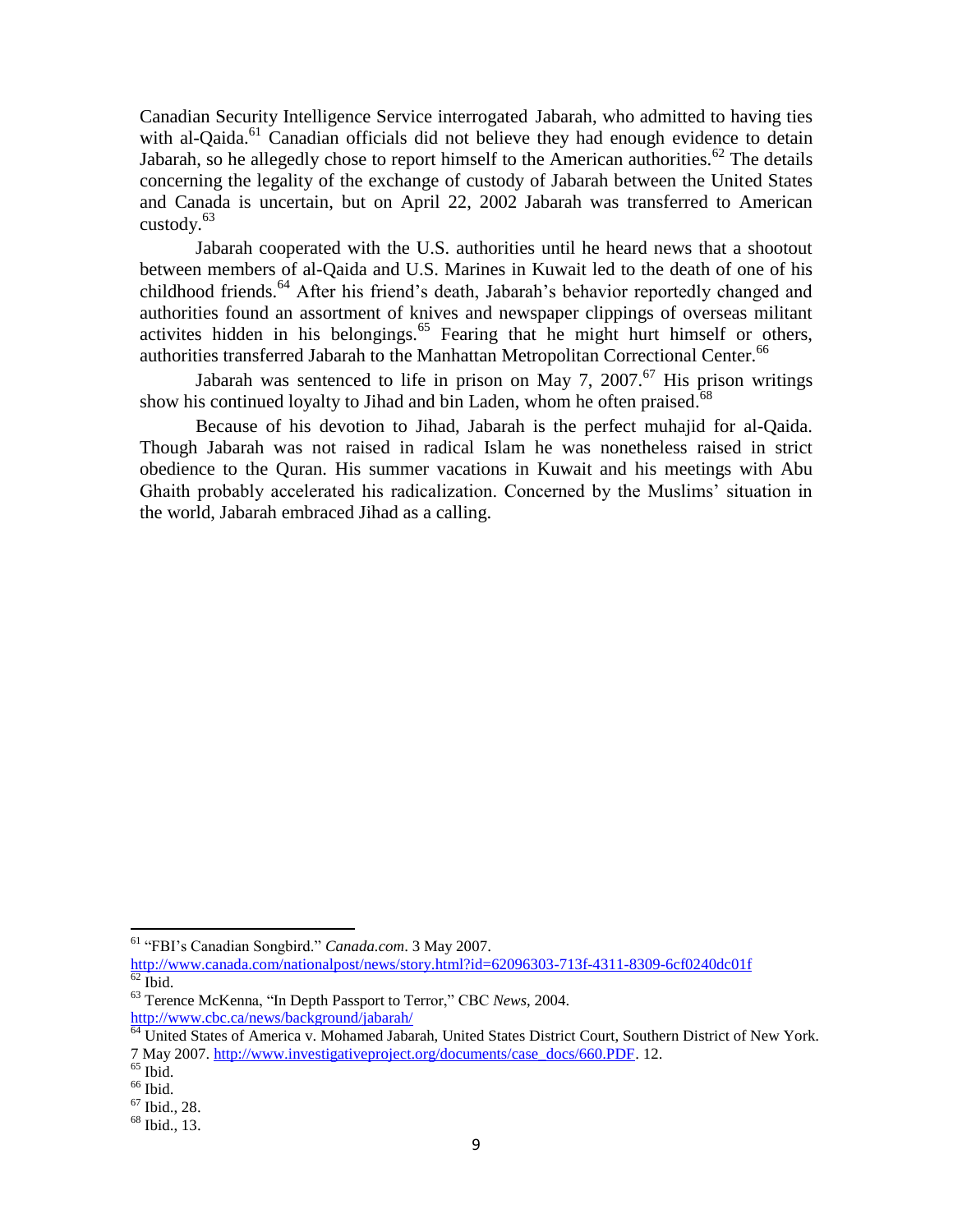#### **The Khadrs: the Terror Family**

The Khadr family can be seen as an archetypical family in which Jihad is considered a duty passed on from father to sons.

Born in Egypt, **Ahmed Said Khadr** was an introverted child whose speech impediment contributed to his shyness.<sup>69</sup> He moved to Canada in 1975 to study engineering at the University of Ottawa and married Maha Elsamnah.<sup>70</sup> He joined a Muslim student association, through which he became a strong advocate of Sharia law.<sup>71</sup> This experience served to radicalize Khadr, who saw martyrdom as the highest achievement that a Muslim could reach.<sup>72</sup>

Ahmed passed those beliefs on to his children, and encouraged them to become suicide bombers.<sup>73</sup> He often said to them "If you love me, pray I will get martyred."<sup>74</sup> He pursued his quest for martyrdom by taking his family to Pakistan and Afghanistan, where they befriended the bin Ladens.<sup>75</sup> As they shared the same compound in Afghanistan, the two families grew closer<sup>76</sup>; the children played together and they attended weddings within each other's families. $^{77}$ 

While working for Human Concern International (HCI), Ahmed Khadr started his own NGO, a charity called al Tahaddi, which was based in Peshawar.<sup>78</sup> However, al Tahaddi soon collapsed after Khadr's associates demanded that its funds be used to militarily train a growing number of Afghan-Arabs and they questioned Khadr's loyalty to the Afghan Jihad; the group planning to use the funding became known as al-Qaida.<sup>79</sup> While in charge of the HCI office in Pakistan, Khadr used funds donated by the Canadian government to finance jihadists as well as the bombing of the Egyptian Embassy in Pakistan in 1995.<sup>80</sup> Eventually Ahmed ascended to the senior ranks of al-Qaida, becoming its primary "money man."<sup>81</sup>

Forced to return to Canada for medical care after stepping on a land mine, Khadr was soon disillusioned by Canada's western culture, and returned to Pakistan as al-Oaida's commander in Logar Province.<sup>82</sup>

After years of living for and through Jihad, Khadr was finally killed in 2003 after refusing to surrender to the Pakistani army.<sup>83</sup> His commitment to Jihad was so revered by al-Qaida that the organization praised him in its martyrs' book for "tossing his little children in the furnace of the battle." <sup>84</sup>

 $\overline{\phantom{a}}$ 

 $84$  Ibid.

<sup>69</sup> Michelle Shephard, *Guantanamo's Child: The Untold Story of Omar Khadr,* John Wiley & Sons, 2008. 18. <sup>70</sup> Ibid., 17-18.

 $71$  Ibid., 20

<sup>72</sup> Jeff Tietz, "The Unending Torture of Omar Khadr," *Rolling Stone*, August 24, 2006.

 $73$  Ibid.

 $74$  Ibid.

<sup>&</sup>lt;sup>75</sup> "Inside the Khadr Family-Life with Osama bin Laden," April 2004, PBS Frontline Edition.

<sup>76</sup> Jeff Tietz, "The Unending Torture of Omar Khadr," *Rolling Stone,* August 24, 2006.

<sup>77</sup> "Inside the Khadr Family – Life with Osama bin Laden," April 2004, PBS Frontline edition.

<sup>78</sup> Michelle Shephard, *Guantanamo's Child: The Untold Story of Omar Khadr,* John Wiley & Sons, 2008. 33. <sup>79</sup> Ibid., 32-34.

<sup>80</sup> Richard A. Clarke, "Terrorist Financing" (U.S. House of Representatives, October 22, 2003). 6.  $81$  Ibid.

<sup>82</sup> "Khadr Patriarch Dislikes Canada, Says al-Qaeda Biography," *CBC News*, February 7, 2008.

 $^{83}$  Ibid.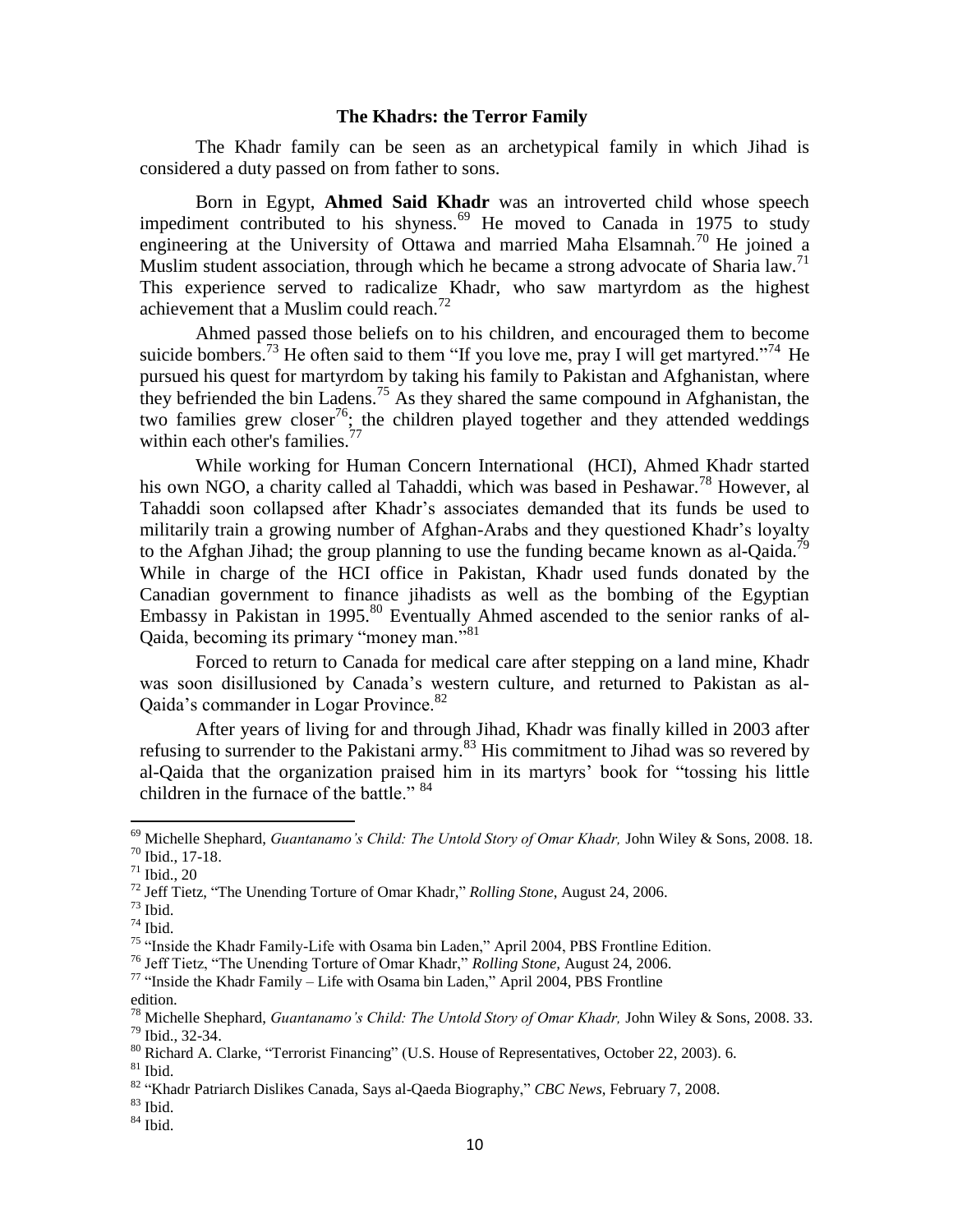Ahmed Khadr's third son, **Omar Khadr**, was born in Toronto in 1986 while his mother and siblings were visiting family in Canada, but grew up in Pakistan where his father had moved the family in the late 1980s.<sup>85</sup> After his father was injured in Pakistan from stepping on a landmine, Omar and his family moved back to Toronto where his father received medical care.<sup>86</sup> Teachers and family members described Omar as extremely caring, "hypersensitive to tension", and that he loved the adventures of Tintin, often impersonating Captain Haddock to amuse his family.<sup>87</sup>

Omar's sense of responsibility led him to assume his father's role when the latter was injured.<sup>88</sup> Omar's adoration for his father led him to eagerly embrace Jihad and be vulnerable to radical Islamic indoctrination.<sup>89</sup> However, his militancy did not go unnoticed back in Canada, as an imam close to him noted that his "experience in Pakistan left him radicalized."<sup>90</sup>

After Ahmed's recovery, the family moved back to Pakistan from Canada and then to Jalalabad, Afghanistan, where they lived with the bin Laden family.<sup>91</sup> In 2002, Omar was sent to Afghanistan at the behest of his father and close friend Osama bin Laden to join his brothers and complete a practical transition to Jihad.<sup>92</sup> In July of that year, U.S. Special Forces engaged in a surprise raid on an al-Qaida compound in Afghanistan, during which Omar tossed a grenade that mortally wounded Sergeant Christopher Speer.<sup>93</sup> <sup>94</sup> In the same battle, Omar was severely injured by bullets and shrapnel and lost sight in his left eye.<sup>95</sup> After he was captured by U.S. forces he was transferred to Guantanamo Bay in October 2002; he was 16 years old.<sup>96</sup>

In 2007 Omar was declared an "Unlawful Enemy Combatant" and officially charged with murder and conspiracy.<sup>97</sup> In 2010 Omar's trial began and he was sentenced to  $40$  years in prison.<sup>98</sup> After he pled guilty, Omar's sentence was reduced to eight years in prison and in 2012 he was transferred to a Canadian facility to serve the rest of his sentence.<sup>99</sup>

<sup>85</sup> Michelle Shephard, *Guantanamo's Child: The Untold Story of Omar Khadr,* John Wiley & Sons, 2008. 27.

<sup>86</sup> Ibid., 35.

<sup>87</sup> Jeff Tietz, "The Unending Torture of Omar Khadr," *Rolling Stone*, August 24, 2006.

 $^{\,88}$  Ibid.

 $89$  Ibid.

 $90$  Ibid.

 $91$  Ibid.

 $^{92}$  Ibid.

<sup>93</sup> "Profile: Omar Khadr," *BBC NEWS*, September 29, 2012.

<sup>94</sup> Jeff Tietz, "The Unending Torture of Omar Khadr," *Rolling Stone,* August 24, 2006.

<sup>95</sup> Ibid.

<sup>96</sup> Ibid.

<sup>97</sup> "Profile: Omar Khadr," *BBC NEWS*, September 29, 2012.

 $^{\rm 98}$  Ibid.

 $99$  Ibid.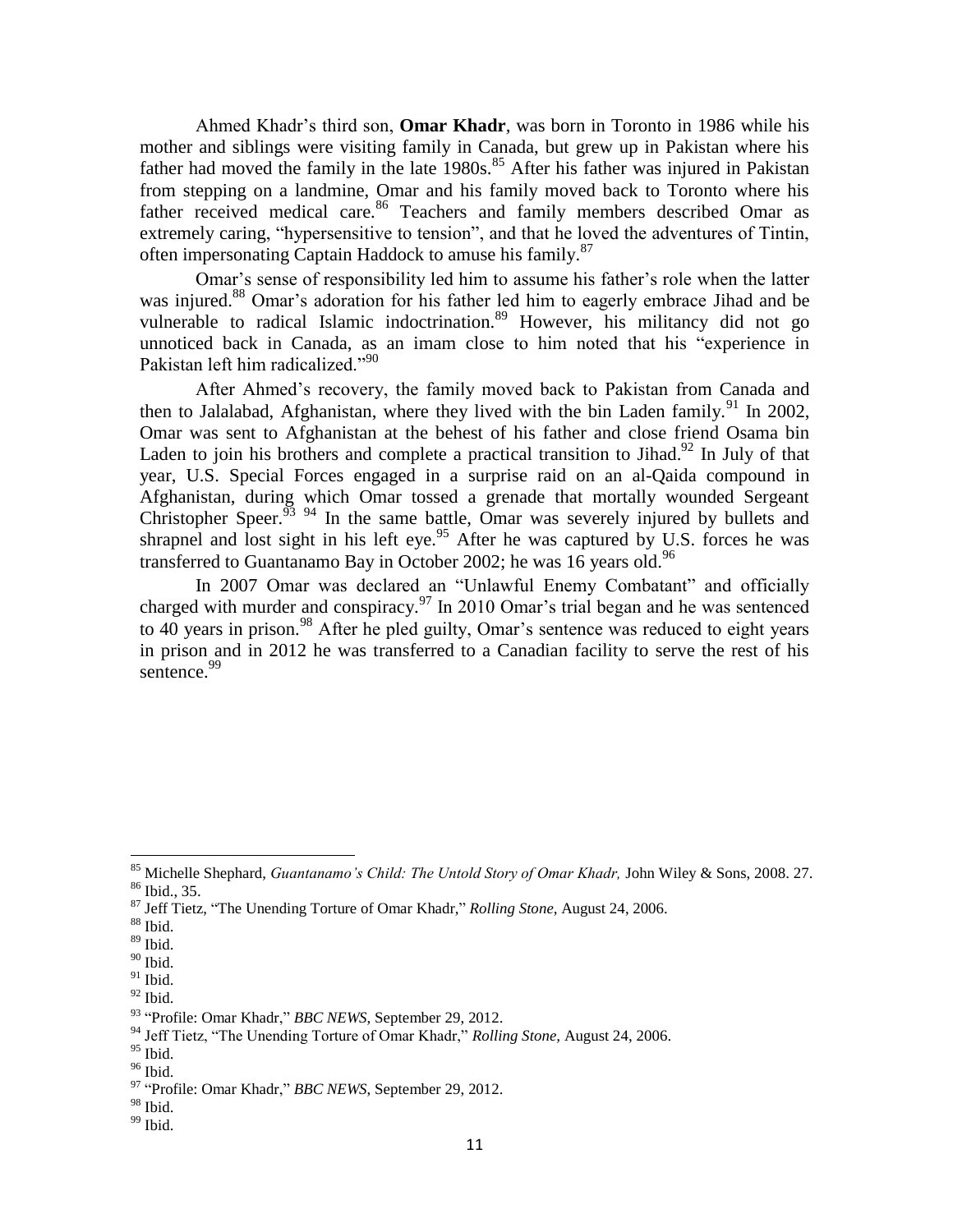Ahmed's second son, **Abdurahman Khadr** was born in Bahrain in 1982 and was subjected to the same indoctrination as the rest of the Khadr children.<sup>100</sup> Abdurahman spent most of his childhood travelling between Canada, Pakistan and Afghanistan; he was only 12 years old when his father sent him with his brother Abdullah to the Khalden military training camp in Afghanistan.<sup>101</sup> Abdurahman was not as devoted to Jihad as his siblings, though, and his rebellious behavior soon became an embarrassment for his father, who held a prominent position in al-Qaida.<sup>102</sup>

His father tried to convince his son to become a suicide bomber to bring honor to the family, but Abdurahman refused.<sup>103</sup> Fearing that his son's faith in Jihad was declining Ahmed threatened to kill Abdurahman if he ever betrayed Islam.<sup>104</sup> In an interview with Canadian journalists, Abdurahman explained that his father was afraid of his free thinking and feared he would contaminate his brothers.<sup>105</sup>

Despite his years of training and living with members of al-Qaida in Afghanistan, after the 1998 bombings in Tanzania and Kenya**,** Abdurahman became even more skeptical of al-Qaida and its goals, because he did not believe in killing innocent people.<sup>106</sup>

In 2001, after 9/11, Abdurahman decided to flee to Canada instead of hiding from American forces in encampments in the hills along the Afghan-Pakistan border.<sup>107</sup> After arriving in Kabul, Abdurahman was detained by the Northern Alliance on suspicion of terrorist activity and then handed over to the CIA for questioning.<sup>108</sup> As part of his collaboration agreement with the CIA, he was transferred to Guantanamo Bay in 2002 to be an informant among the prisoners.<sup>109</sup> After collaborating with the CIA in Guantanamo Bay Prison, the CIA sent him to Bosnia to gather information on Islamic terrorist activities in the region.<sup>110</sup> He currently resides in Canada.<sup>111</sup>

<sup>100</sup> Michelle Shephard, *Guantanamo's Child,* 2008. 43, 230.

<sup>101</sup> Ibid.,44.

<sup>&</sup>lt;sup>102</sup> "Abdurahman Khadr-Son of Al Qaeda", interview by Terrence McKenna, January 2004.  $103$  Ibid.

<sup>104</sup> Jeff Tietz, "The Unending Torture of Omar Khadr," *Rolling Stone*, August 24, 2006.

<sup>&</sup>lt;sup>105</sup> "Abdurahman Khadr-Son of Al Qaeda," interview by Terrence McKenna, January 2004.

<sup>106</sup> Ibid.

<sup>107</sup> Ibid.

 $^{108}$  Ibid.

<sup>109</sup> Ibid.

<sup>110</sup> Ibid.

<sup>111</sup> Michelle Shephard, *Guantanamo's Child,* 2008. 230.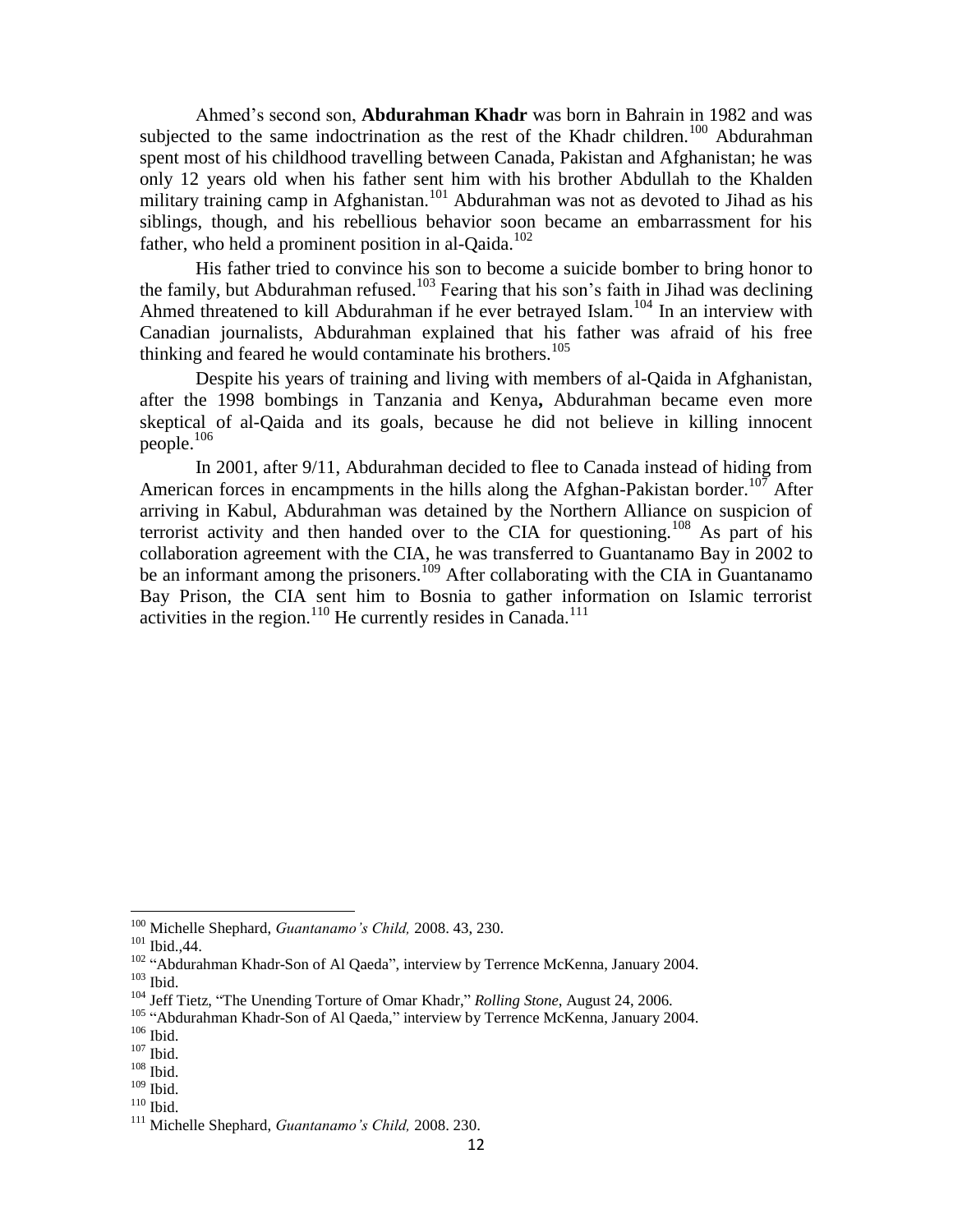Ahmed's eldest son, **Abdullah Khadr** was born in Ottawa in 1981.<sup>112</sup> Sent at age 13 with Abdurahman to the Khalden training camp in Afghanistan, the two brothers fought constantly, forcing trainers to defuse tensions on numerous occasions.<sup>113</sup> At age 11 Abdullah learned how to use an AK-47, which he explained later is as common among Afghan kids as it is for Canadian kids to learn how to play hockey.<sup>114</sup> This statement led Richard Griffin, Assistant Secretary of State for Diplomatic Security, to label Abdullah as "one of the world's most dangerous men."<sup>115</sup>

As the eldest, it was Abdullah's duty to walk in his father's footsteps. He drove his father everywhere after his injury and worked with him to supply Afghan camps with weapons to fight the Northern Alliance.<sup>116</sup> Abdullah is alleged to have become one of al-Qaida's major arms dealers quite rapidly, supplying the organization with AK-47s, mortar rounds, rockets, rocket propelled grenades, and containers of mine components.<sup>117</sup>

Questioned and detained by Pakistani authorities in 2004, Abdullah was arrested by Canadian authorities upon his arrival in the country in 2005 at the request of the United States.<sup>118</sup> The bulk of Canadian judiciary proceedings revolved around whether he should be extradited to the U.S.<sup>119</sup> Ontario's superior court ruled in 2010 that Abdullah's declarations to Canadian authorities were sufficient grounds to proceed with extradition.<sup>120</sup> In those declarations, Khadr acknowledged being involved in a plot to assassinate Pakistan's Prime Minister and also confessed to buying weapons for al-Qaida.<sup>121</sup> But given the United States' involvement in Khadr's mistreatment while in Pakistani custody, the judge ruled that extradition should not be granted.<sup>122</sup>

Though the Khadrs obtained Canadian residency and citizenship, they never sought to integrate with society—with the exception of Abdurahman.<sup>123 124</sup> During the trial, Abdurahman decided to speak and collaborate with authorities because of his convictions.<sup>125</sup> Refusing to kill innocent people for Islam, Abdurahman chose morals over family. Although the father, Ahmed, died in 2003, his radical convictions live on in the family.<sup>126</sup> Omar Khadr is currently serving his prison sentence in a Canadian facility.<sup>127</sup>

 $112$  Ibid., 230.

<sup>113</sup> Ibid., 44-45.

<sup>&</sup>lt;sup>114</sup> "Abdurahman Khadr-Son of Al Qaeda", interview by Terrence McKenna, January 2004.

<sup>&</sup>lt;sup>115</sup> Richard Griffin, "Partnerships Across Borders; Capturing International Fugitives Through Cooperation," U.S. Department of State Archive, May 4, 2007, <http://2001-2009.state.gov/m/ds/rls/rm/84361.htm> .

<sup>116</sup> Rob Gillies, "Abdullah Khadr Trial: Canada Court Denies Extradition For Canadian Terror Suspect," *The Huffington Post*, November 3, 2011.

 $117$  Ibid.

<sup>118</sup> Ibid.

<sup>119</sup> Ibid.  $^{120}$  Ibid.

<sup>121</sup> "Affidavits Allege Khadr Said He Bought Weapons for al-Qaeda," *CBC News*, December 2005.

<sup>&</sup>lt;sup>122</sup> Rob Gillies, "Abdullah Khadr Trial: Canada Court Denies Extradition For Canadian Terror Suspect." *The Huffington Post*, November 3, 2011.

<sup>123</sup> Michelle Shephard, *Guantanamo's Child,* Introduction, i.

<sup>&</sup>lt;sup>124</sup> Abdurahman Khadr-Son of Al Qaeda, interview by Terrence McKenna, January 2004.

 $125$  Ibid.

<sup>126</sup> Michelle Shephard, *Guantanamo's Child.* 231.

<sup>127</sup> "Profile: Omar Khadr," *BBC NEWS*, September 29, 2012.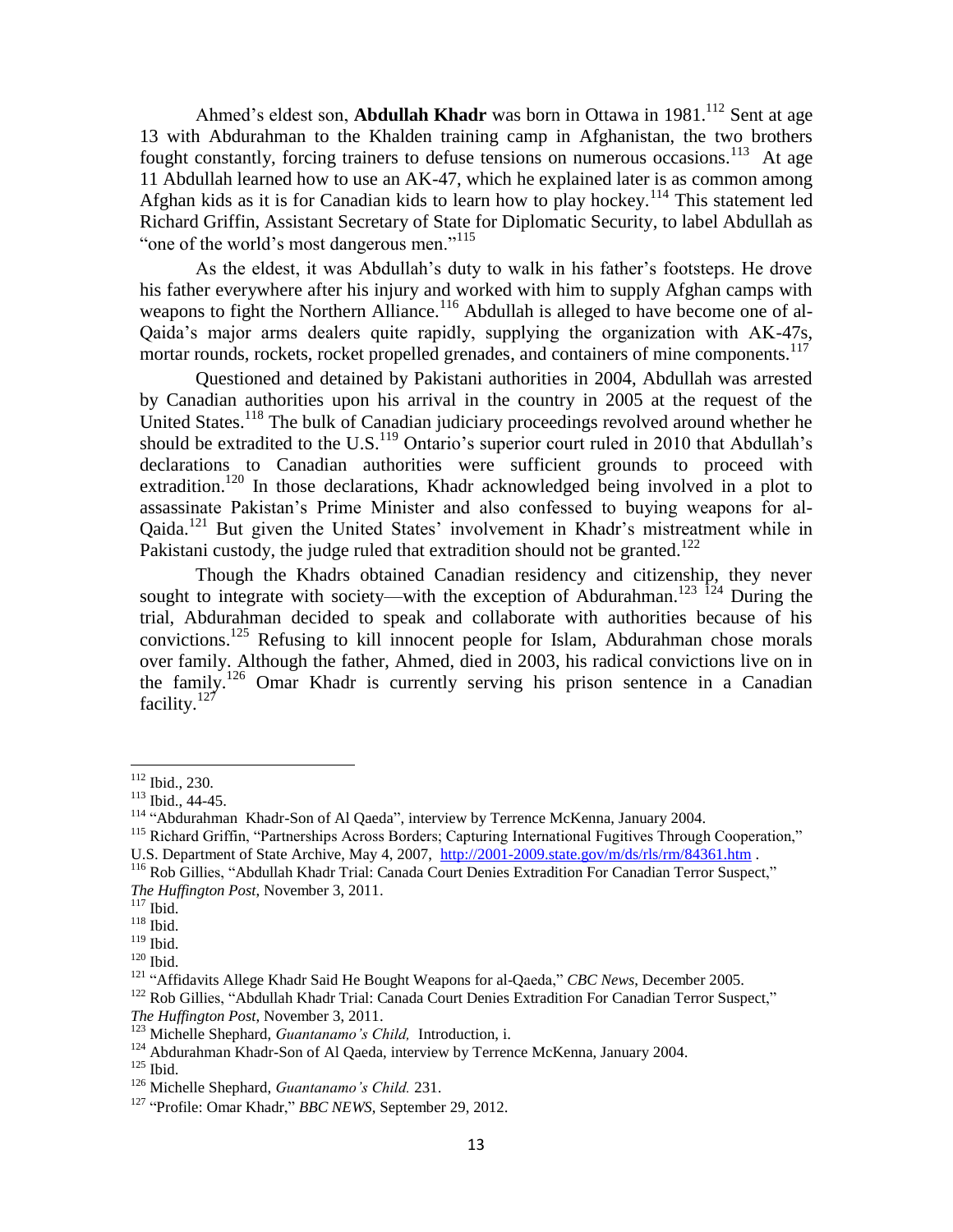#### **Mohammed Warsame: The Muslim Utopian Aficionado**

Born in Mogadishu, Som[alia](#page-13-0), in 1973, **Mohammed Warsame** arrived in Canada in 1989.<sup>128</sup> In 1995, Warsame married a resident of Minneapolis, Fartun Farah, but continued to live in Toronto.<sup>129</sup> In 1998 Warsame and his wife had a daughter, but Warsame would not obtain the status of a legal resident of the United States until 2002.<sup>130</sup> In early 2000, Warsame fantasized about the "utopian" Muslim society of Afghanistan and, in March of the same year, he traveled to Pakistan.<sup>131</sup> He then crossed the border to Afghanistan where he later received jihadist training.<sup>132</sup>

While in Afghanistan, Warsame attended various lectures given by Osama bin Laden and had even shared a meal with the "inspirational" leader.<sup>133</sup> In the Afghan camps, Warsame received military training in tactics, martial arts, and weapons.<sup>134</sup> After having completed his training, Warsame taught English to al-Qaida members.<sup>135</sup>

Still very much "dedicated to his jihadist activities" Warsame expressed his wish to have his family accompany him in Afghanistan.<sup>136</sup> However, al-Qaida denied funding for his family to travel and instead, paid for his flight back to the  $U.S.$ <sup>137</sup> Warsame later claimed to have become disenchanted with al-Qaida and the violence of Jihad between his training in 2000 and  $2001$ .<sup>138</sup>

However disillusioned Warsame might have been, he kept in touch with several al-Qaida members he had met in Afghanistan.<sup>139</sup> Then, from 2002 to 2003, he passed information to al-Qaida operatives about border entries and jihadists' whereabouts.<sup>140</sup>

Warsame was eventually arrested on December 9, 2003.<sup>141</sup> He pled guilty in 2009 to conspiracy charges of providing material and financial support to a foreign terrorist organization.<sup>142</sup> He was sentenced to seven years in prison but was released for good behavior.<sup>143</sup> But as part of his plea agree[ment](#page-13-0) he was to be extradited to Canada and prohibited from returning to the United States.<sup>144</sup>

 $129$  Ibid., 2.

<span id="page-13-0"></span> $\overline{\phantom{a}}$ 

<sup>131</sup> Ibid.

- <sup>132</sup> Ibid., 2-3.
- $133$  Ibid., 3-4.
- $134$  Ibid., 3.
- $135$  Ibid., 4.
- <sup>136</sup> Ibid.
- <sup>137</sup> Ibid.

 $128$  Kiann Vandenover, "Affidavit in Support of Pretrial Detention of Mohammed Abdullah Warsame," February 2004. 1.

 $^{130}$  Ibid.

<sup>138</sup> "Ottawa Not Saying If Canadian Linked to al-Qaeda Can Return," *CBC News*, June 2009.

<sup>&</sup>lt;sup>139</sup> Kiann Vandenover, "Affidavit in Support of Pretrial Detention of Mohammed Abdullah Warsame," February 2004. 4.

<sup>140</sup> Amy Forliti, "Mohammed Abdullah Warsame, Terror Suspect, Deported To Canada," *The Huffington Post*, October 8, 2010.

<sup>&</sup>lt;sup>141</sup> United States of America v. Mohammed Abdullah Warsame. January 21, 2004.

<sup>142</sup> Amy Forliti, "Mohammed Abdullah Warsame, Terror Suspect, Deported To Canada," *The Huffington Post*, October 8, 2010.

<sup>143</sup> Ibid.

<sup>&</sup>lt;sup>144</sup> Ibid.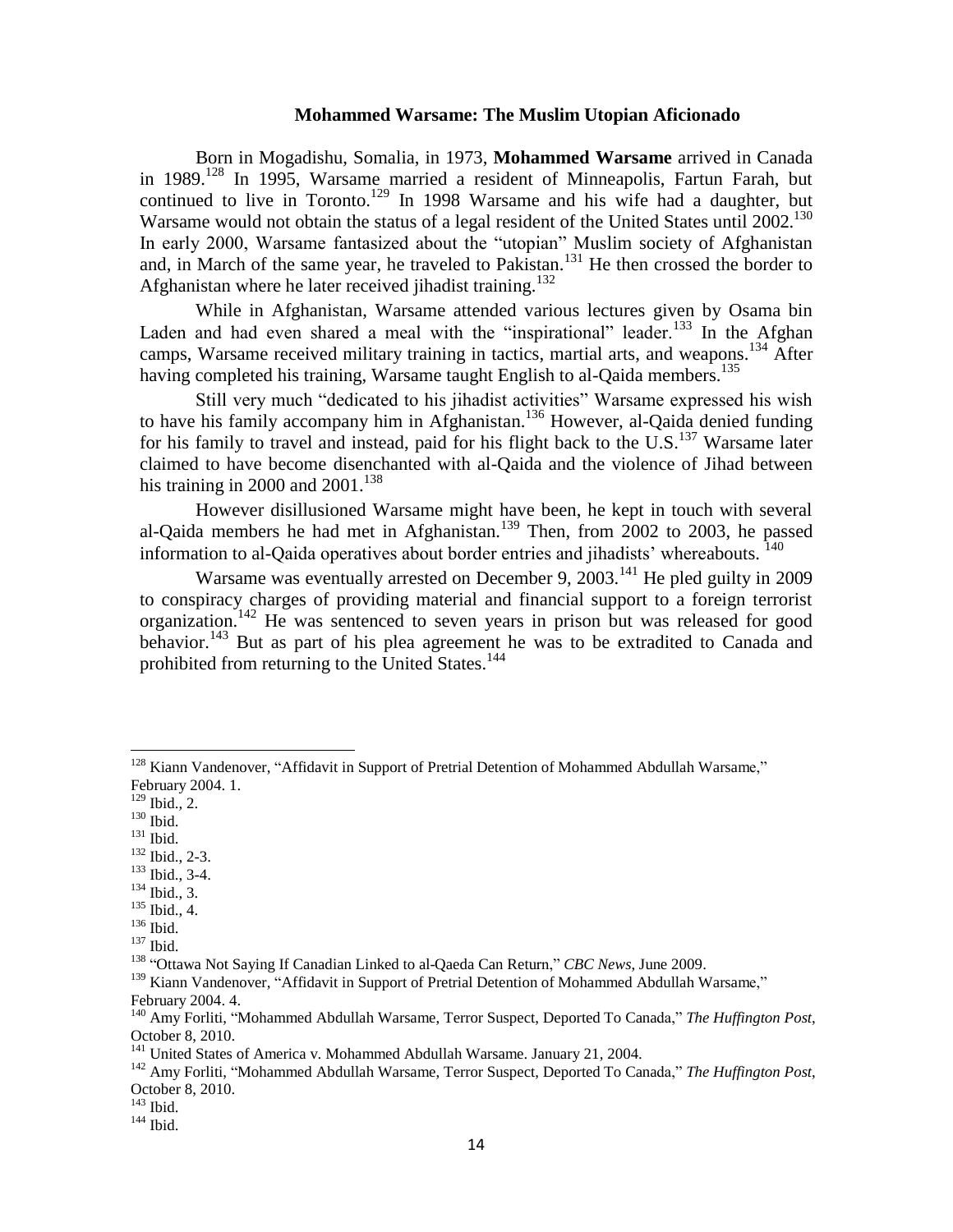#### **The Converts**

**Steven Vikash Chand** was born in 1981 in Canada to Hindu parents originally from Fiji.<sup>145</sup> Chand was considered to be well integrated into Canadian society, serving in the military from June 2000 to April 2004.<sup>146</sup>

Between 2000 and 2004 Chand, who was described as easily influenced, converted to Islam and took the name Abdul Shakur.<sup>147</sup> Many have linked his conversion to his parents' divorce, as if embracing a new religion was a means for Chand to distance himself from familial strife.<sup>148</sup>

Shortly after his conversion, Chand attended The Salaheddin Islamic Centre, a well-known radical mosque in Toronto led by fundamentalist imam Aly Hindy.<sup>149</sup> After joining the mosque, Chand spent most of his time at the Center and began proselytizing outside Toronto schools and handing out extremist literature.<sup>150</sup>

While attending the Salahuddin Centre, Chand met Fahim Ahmad and Zakaria Amara, two men who would later become the leaders of the Toronto 18 terrorist cell.<sup>151</sup> In December 2005, Chand, along with Ahmad and Amara, established a jihadi training camp in Washago, Ontario.<sup>152</sup> Chand used his past military experience to help train the attendees in firearms.<sup>153</sup> Chand also assisted Ahmad and Amara with raising funding for property and weapons through various bank schemes.<sup>154</sup> While the three men were working together, Chand suggested that, in addition to Ahmad's plan to attack the Canadian Parliament, the group should also behead PM Stephen Harper.<sup>155</sup> Arrested as a Toronto Cell suspect in 2006, he was convicted in 2010 for participating in a terrorist group and conspiring to commit fraud and was sentenced to 8 years in prison.<sup>156</sup>

Chand is the archetype of the convert mujahedeen. Converts in every religion always feel the need to "prove their religious convictions to their companions" which often makes them more aggressive and radical in their religious practices.<sup>157</sup> As a convert to a new religion, attending a known radical mosque and cut off from his family, Chand was the perfect prey for radical peers seeking recruits for Jihad.

<sup>&</sup>lt;sup>145</sup> Mitchell D. Silber and Arvin Bhatt, *Radicalization in the West: The Homegrown Threat*, The New York City Police Department, 2007., 29

 $146$  Ibid.

 $147$  Ibid.

 $148$  Ibid.

<sup>149</sup> Ibid.

 $^{150}$  Ibid.

<sup>151</sup> "Isabel Teontonio, "Toronto 18 fundraiser delivers rap at sentencing," *The Star,* November 26, 2010.  $^{152}$  Ibid.

<sup>153</sup> Ibid.

 $154$  Ibid.

<sup>&</sup>lt;sup>155</sup> Mitchell D. Silber and Arvin Bhatt, *Radicalization in the West: The Homegrown Threat*, The New York City Police Department, 2007. 29

<sup>&</sup>lt;sup>156</sup> "Isabel Teontonio, "Toronto 18 fundraiser delivers rap at sentencing," *The Star*, November 26, 2010.

<sup>&</sup>lt;sup>157</sup> Mitchell D. Silber and Arvin Bhatt, *Radicalization in the West: The Homegrown Threat*, The New York City Police Department, 2007. 29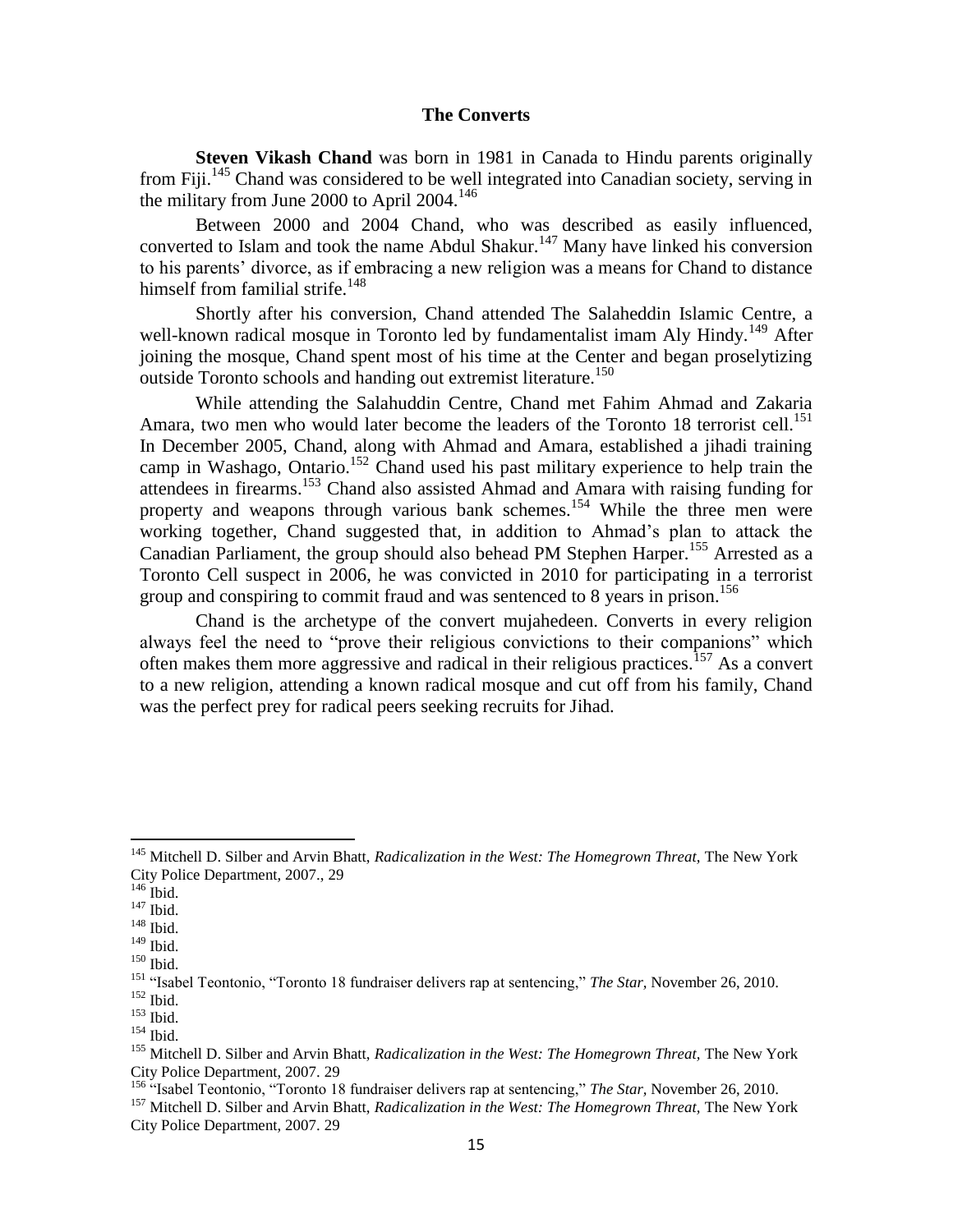A Canadian citizen, **Jahmaal James** was born in Scarborough, Ontario in 1984.<sup>158</sup> A Catholic convert to Islam, James was described as a "convert thirsty for knowledge".<sup>159</sup> Like Chand, Jahmaal attended the radical Salahuddin Islamic Centre where he befriended other members of the Toronto 18.<sup>160</sup>

James was eager to marry a conservative Muslim woman and was put in touch with his future bride, Sima, through her uncle Mohamed Al-Attique and in 2005, James flew to Lahore to marry her. $161$ 

While he was in Pakistan in 2005, James was seen with senior members of the al-Qaida affiliate group Lashkar-e-Tayyiba and was immediately questioned by Pakistani Intelligence officials.<sup>162</sup> In his guilty plea, James admitted to Canadian authorities that he sought paramilitary training while he was in Pakistan in 2005 and that he planned to share what he had learned with the other members of the Toronto 18 cell, but that he fell sick before he could begin his training.<sup>163</sup>

In March 2006, he flew back to Canada without his wife, but almost as soon as he got back, he started drifting away from the Toronto group.<sup>164</sup> <sup>165</sup> James was concerned that the leaders of the group were being too reckless and he feared that the authorities had discovered them.<sup>166</sup>

Born in the West, James' conversion to Islam might have meant getting closer to his Pakistani roots. Enchanted to the point that he embraced Jihad and the radical views of his imam, James married a Pakistani woman through an arranged marriage to complete his vision of the "good Muslim." But confronted with another vision of Islam and, perhaps, scared by Pakistani and Canadian authorities, James slowly drifted away from radicalism.

<sup>158</sup> Isabel Teontonio, "Toronto 18 Terrorist Freed After Guilty Plea," *The Star*, February 27, 2010.

<sup>159</sup> Bill Gillespie, "Accused in Toronto 18 Plot Pleads Guilty," *CBC News*, February 26, 2010.

<sup>&</sup>lt;sup>160</sup> The National Post, "Terror Suspect's Bride," September 2006.

 $161$  Ibid.

<sup>162</sup> Ibid.

<sup>163</sup> Bill Gillespie, "Accused in Toronto 18 Plot Pleads Guilty," *CBC News*, February 26, 2010.

<sup>&</sup>lt;sup>164</sup> The National Post, "Terror Suspect's Bride," September 2006.

<sup>&</sup>lt;sup>165</sup> Isabel Teontonio, "Toronto 18 Terrorist Freed After Guilty Plea," *The Star*, February 27, 2010.  $166$  Ibid.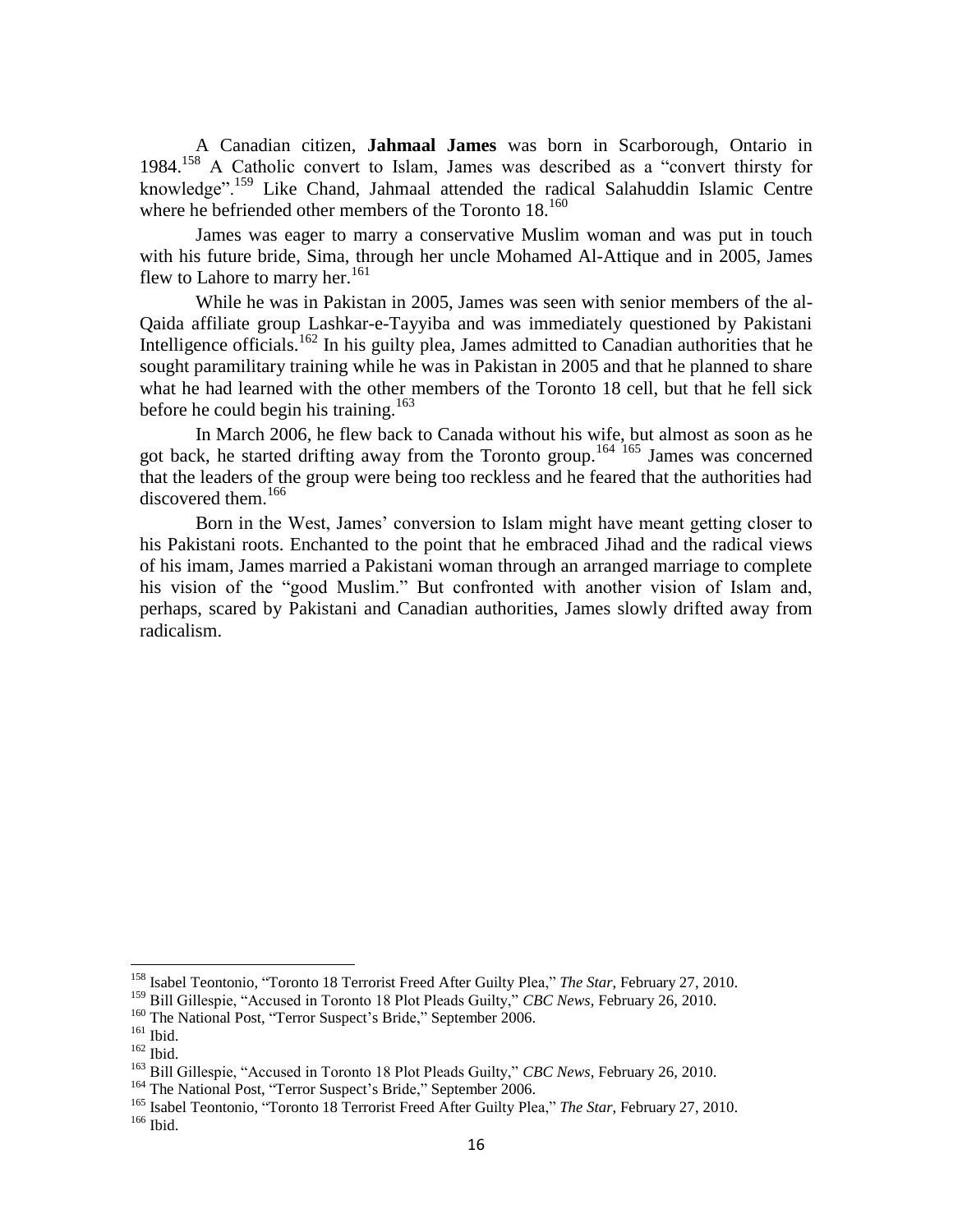#### **Mohamedou Ould-Salahi: The Gentleman Jihadist**

Labeled as a high-risk prisoner in his Guantanamo file, Mohamedou Ould-Salahi is described by most of his interrogators as a bright, polite young man who loves playing chess, which according to them contrasts with the atrocities committed during his time in al-Qaida.<sup>[167](#page-17-0)</sup> The son of a camel vendor, Salahi was born in Mauritania in  $1970$ <sup>168</sup> He grew up in a small city outside of Nouakchott, running barefoot after goats and playing soccer in the streets.<sup>169</sup> His education was not free of religion, as his father taught him to read the Quran and, from a very young age, Salahi knew the Quran by heart. $170$ 

Salahi is described by all as a very bright young man with a promising future. He graduated from high school in Nouakchott in 1988 and applied for a grant to extend his education at the Carl Duisburg Gesellschaft Center in Germany.<sup>171</sup> Thanks to the grant, Salahi traveled to Germany to complete his studies, carrying with him the hopes of his family, who hoped he could provide them with financial support while he was in Europe.<sup>172</sup> In Germany, Salahi completed a degree in electrical engineering while regularly attending a local mosque.<sup>173 174</sup> Salahi started preaching about the honor of accomplishing global Jihad in several mosques, and ultimately departed to receive terrorism training in Afghanistan in 1990.<sup>175</sup> <sup>176</sup> He attended the al-Faruq training camp where he swore *bayat* to Osama bin Laden, thereby promising to die as a martyr for Islam.<sup>177</sup> His *bayat* led him to participate in the "Jihad against the Soviet-sponsored Afghan government."<sup>178</sup> Upon his return to Germany, Salahi started recruiting potential jihadists but in 1999 he decided to immigrate to Canada because he felt that he was under surveillance by local authorities.<sup>179</sup> This, coupled with the fact that Salahi could not convince German authorities to extend his visa, spurred him to move to Canada.<sup>180</sup> While he was serving as the imam of the Al-Sunna Mosque in Montreal, Canada, Salahi met Ahmed Ressam and allegedly gave the latter orders to carry out the Millennium Plot.<sup>181</sup> Although it is believed that Salahi was recruited into participating in the Millennium Bomb Plot, he firmly denied the allegations.<sup>182</sup>

<sup>167</sup> Der Spiegel, "The Career of Prisoner No.760," *Spiegel Online*, 2008.

<sup>168</sup> Department Of Defense, "JTF-GTMO Detainee Assessment" (*The New York Times*- "The Guantanamo Docket", March 2008). 2.

<sup>169</sup> Der Spiegel, "The Career of Prisoner No.760," *Spiegel Online*, 2008.

 $170$  Ibid.

<sup>&</sup>lt;sup>171</sup> Ibid.

<sup>&</sup>lt;sup>172</sup> Ibid.

<sup>173</sup> Department Of Defense, "JTF-GTMO Detainee Assessment" (*The New York Times*- "The Guantanamo Docket", March 2008). 2.

<sup>174</sup> Der Spiegel, "The Career of Prisoner No.760," *Spiegel Online*, 2008.

<sup>&</sup>lt;sup>175</sup> Ibid.

<sup>176</sup> Department Of Defense, "JTF-GTMO Detainee Assessment" (*The New York Times*- "The Guantanamo Docket", March 2008). 2-3.

 $177$  Ibid., 3.

 $^{178}$  Ibid.

<sup>179</sup> Der Spiegel, "The Career of Prisoner No.760," *Spiegel Online*, 2008.

<sup>180</sup> Department Of Defense, "JTF-GTMO Detainee Assessment" (*The New York Times*- "The Guantanamo Docket", March 2008). 3.

<sup>181</sup> "U.S. Lists Montreal Mosque as Al-Qaeda 'Recruiting' Place," *CBC News*, April 2011.

 $182$  Ibid.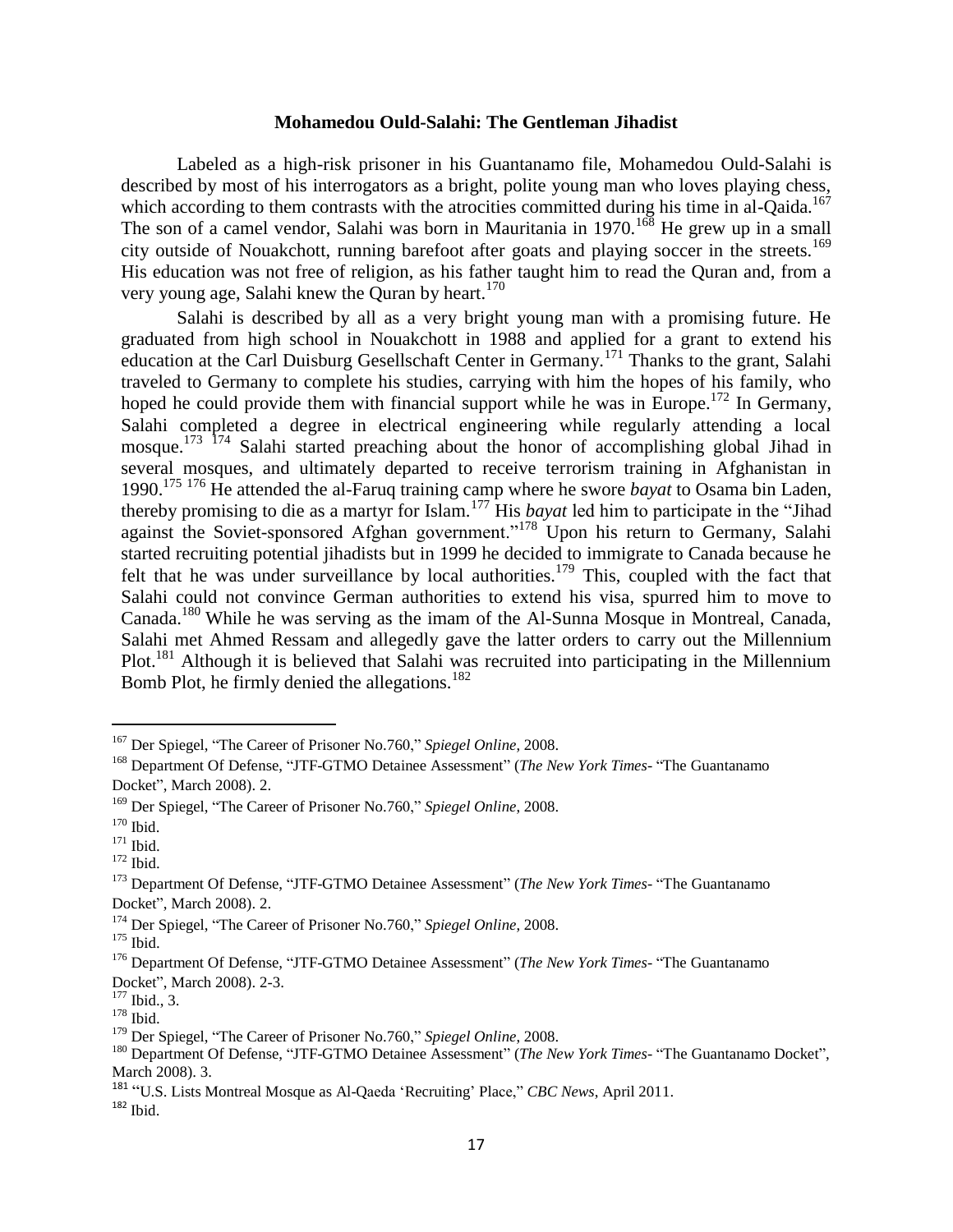Salahi was put under surveillance by the Canadian Security Agency, although it possessed no evidence that he was involved in the Millennium Plot.<sup>183</sup> Thus, he was allowed to leave the country for Mauritania on January 21, 2000 after learning that his mother was ill.<sup>184</sup> Arrested in Senegal under suspicion of involvement in the Millennium Plot, Salahi was extradited to Mauritania but released due to a lack of evidence.<sup>185 186</sup> On April 19, 2000 Salahi and his wife traveled to Germany due to the notoriety that resulted after his arrests, but Salahi was detained by German authorities upon arrival and held in custody for three weeks until he was extradited to Mauritania.<sup>187</sup> After he was sent to Mauritania, Salahi's passport was confiscated and he was forced to live and work in Mauritania.<sup>188</sup> On September 29, 2001 Salahi was arrested by Mauritanian authorities and questioned by U.S. FBI agents concerning Ahmed Ressam but was released on October 12, 2001.<sup>189</sup> On November 20, 2001 Salahi was re-arrested by Mauritanian authorities after being observed by U.S. and Mauritanian authorities since April 2000.<sup>190</sup> From there, he was taken to Amman, Jordan and held for eight months until finally being transferred to Guantanamo Bay in 2002, where he has provided valuable information regarding other terrorist suspects associated with al-Qaida.<sup>191</sup>

<span id="page-17-0"></span>Despite his cooperation with authorities, Mohamedou Salahi maintains that he had no role in any terrorist plots although other detainees have admitted his involvement in the September 11, 2001 attacks, the Millennium Plot, and others.<sup>192</sup>

<sup>183</sup> Der Spiegel, "The Career of Prisoner No.760," *Spiegel Online*, 2008.

<sup>184</sup> Department Of Defense, "JTF-GTMO Detainee Assessment" (*The New York Times*- "The Guantanamo Docket", March 2008). 3-4.

<sup>185</sup> Der Spiegel, "The Career of Prisoner No.760," *Spiegel Online*, 2008.

<sup>186</sup> Department Of Defense, "JTF-GTMO Detainee Assessment" (*The New York Times*- "The Guantanamo Docket", March 2008). 3-4.

<sup>187</sup> Ibid. 4.

 $188$  Ibid.

<sup>189</sup> Ibid.

<sup>190</sup> Ibid.

<sup>&</sup>lt;sup>191</sup> Ibid. Pg. 4-5.

 $192$  Ibid. Pg. 5.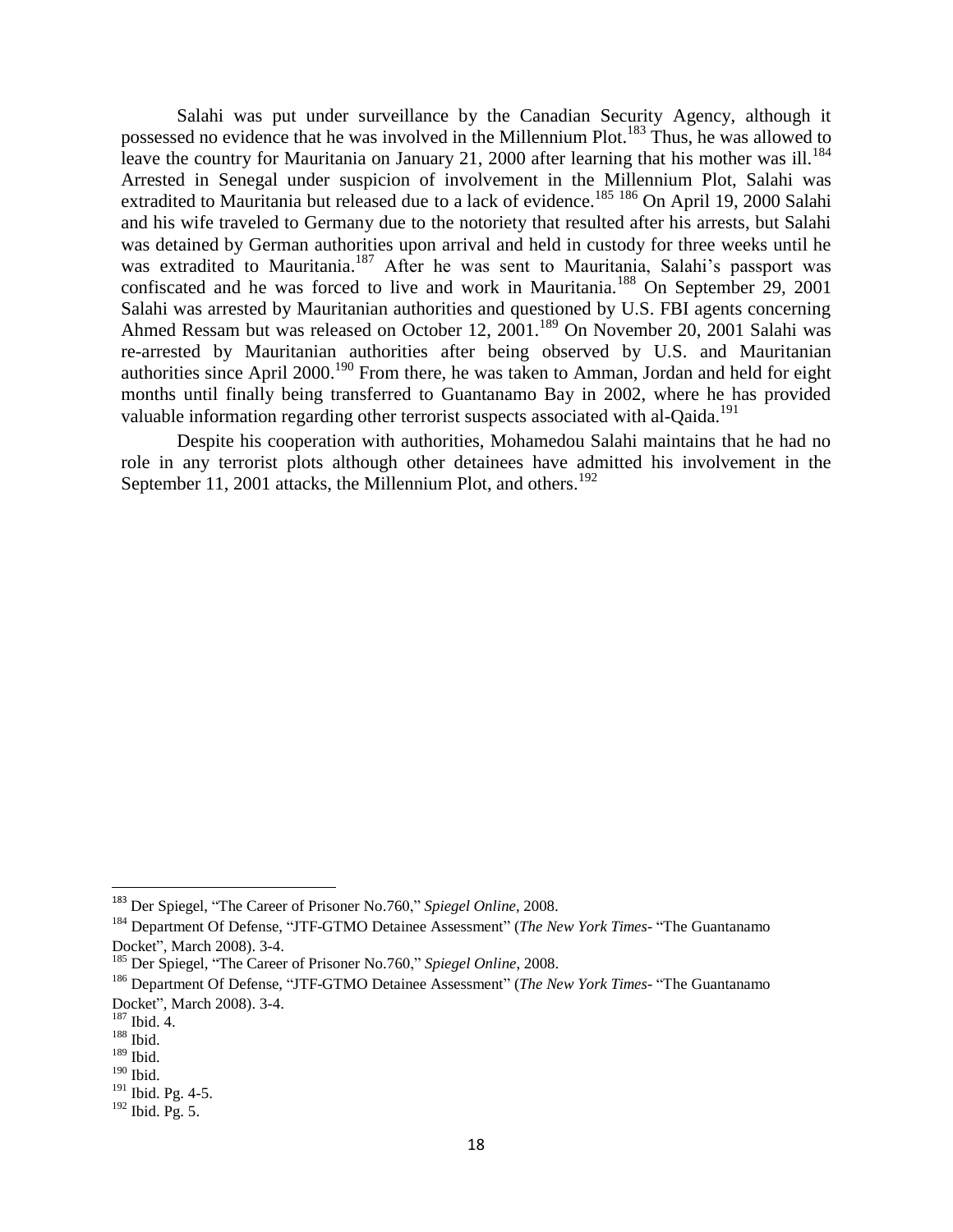#### **Selected Bibliography**

"Abdurahman Khadr-Son of Al Qaeda", interview by Terrence McKenna, January 2004. Amy Forliti, "Mohammed Abdullah Warsame, Terror Suspect, Deported To Canada," *The Huffington Post*, October 8, 2010.

"Affidavits Allege Khadr Said He Bought Weapons for al-Qaeda," *CBC News*, December 2005.

Bell, Stewart. "Montreal man with terror-related convictions denied passport." *National Post*. 15 Sept 2011. [http://news.nationalpost.com/2011/09/15/montreal-man-with-terror-related-convictions-denied](http://news.nationalpost.com/2011/09/15/montreal-man-with-terror-related-convictions-denied-passport/)[passport/.](http://news.nationalpost.com/2011/09/15/montreal-man-with-terror-related-convictions-denied-passport/)

Bill Gillespie, "Accused in Toronto 18 Plot Pleads Guilty," *CBC News*, February 26, 2010.

"Canada" *American Foreign Policy Council*. 21 June 2013, Update. [http://almanac.afpc.org/sites/almanac.afpc.org/files/Canada\\_1.pdf.](http://almanac.afpc.org/sites/almanac.afpc.org/files/Canada_1.pdf)

Department Of Defense, "JTF-GTMO Detainee Assessment" (*The New York Times*- "The Guantanamo Docket", March 2008).

Der Spiegel, "The Career of Prisoner No.760," *Spiegel Online*, 2008.

"FBI's Canadian Songbird." *Canada.com*. 3 May 2007. <http://www.canada.com/nationalpost/news/story.html?id=62096303-713f-4311-8309-6cf0240dc01f>

Federal Bureau of Investigation, *Millennium Bomber Sentenced to 37 Years in Prison,* U.S. Attorney's Office October 24, 2012, [http://www.fbi.gov/seattle/press-releases/2012/millennium-bomber-sentenced](http://www.fbi.gov/seattle/press-releases/2012/millennium-bomber-sentenced-to-37-years-in-prison)[to-37-years-in-prison.](http://www.fbi.gov/seattle/press-releases/2012/millennium-bomber-sentenced-to-37-years-in-prison)

"Inside the Khadr Family-Life with Osama bin Laden," April 2004, PBS Frontline Edition.

"Isabel Teontonio, "Toronto 18 fundraiser delivers rap at sentencing," *The Star,* November 26, 2010.

Jeff Tietz, "The Unending Torture of Omar Khadr," *Rolling Stone*, August 24, 2006.

Jérôme Dupuis, "La Longue Traque d'un Islamiste," *L'Express*, May 27, 1999.

"Khadr Patriarch Dislikes Canada, Says al-Qaeda Biography," *CBC News*, February 7, 2008.

Kiann Vandenover, "Affidavit in Support of Pretrial Detention of Mohammed Abdullah Warsame," February 2004.

Kohlmann, Evan. *Al-Qaida's Jihad in Europe: The Afghan-Bosnian Network,* December 3, 2004. 186.

"L'affaire Ahmed Ressam: Le Parcours d'un Terroriste," *Terrorism and Counter Terrorism Research Group - ERTA TCRG*[, http://www.erta-tcrg.org/ahmedressam/individus2.htm.](http://www.erta-tcrg.org/ahmedressam/individus2.htm)

"Liste des membres impliques." *Equipe de recherché sur le terrorism et l'antiterrorisme*, [http://www.erta-tcrg.org/ahmedressam/individus2.htm.](http://www.erta-tcrg.org/ahmedressam/individus2.htm)

McKenna, Terence. "In Depth Passport to Terror." *CBC News*. Oct. 2004.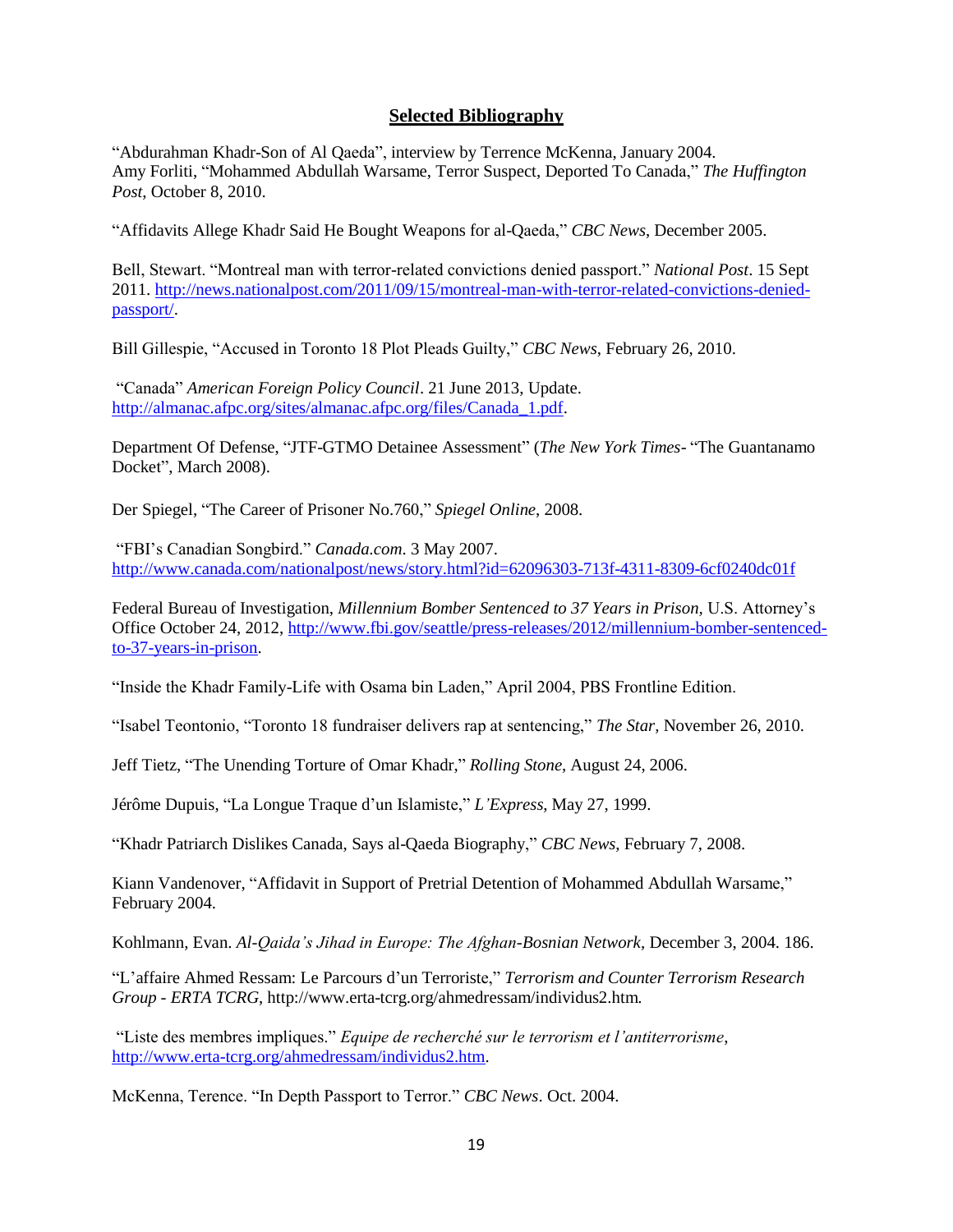[http://www.cbc.ca/news/background/jabarah/.](http://www.cbc.ca/news/background/jabarah/)

Michelle Shephard, *Guantanamo's Child: The Untold Story of Omar Khadr,* John Wiley & Sons, 2008.

Mitchell D. Silber and Arvin Bhatt, *Radicalization in the West: The Homegrown Threat,* The New York City Police Department, 2007.

Murdock, Deroy. "Danger Up North: Canada's welcome mat for terrorists." *The National Review*. 21 March 2005. [http://www.nationalreview.com/node/213949/print.](http://www.nationalreview.com/node/213949/print)

"Ottawa Not Saying If Canadian Linked to al-Qaeda Can Return," *CBC News*, June 2009.

"Profile: Omar Khadr," *BBC NEWS*, September 29, 2012.

Richard A. Clarke, "Terrorist Financing" (U.S. House of Representatives, October 22, 2003).

Rob Gillies, "Abdullah Khadr Trial: Canada Court Denies Extradition For Canadian Terror Suspect," *The Huffington Post*, November 3, 2011.

Richard Griffin, "Partnerships Across Borders; Capturing International Fugitives Through Cooperation," U.S.

Department of State Archive, May 4, 2007, <http://2001-2009.state.gov/m/ds/rls/rm/84361.htm> .

Sageman Mark, *Understanding Terror Networks*, 2004. Chapter 4.

The National Post, "Terror Suspect's Bride," September 2006.

"Trail of A Terrorist." *Frontline*. PBS. 25 Oct. 2001, <http://www.pbs.org/wgbh/pages/frontline/shows/trail/etc/synopsis.html>

"U.S. Lists Montreal Mosque as Al-Qaeda 'Recruiting' Place," *CBC News*, April 2011.

United States of America v. Ahmed Ressam, No. 09-30000, Argued and Submitted Nov. 2, 2009.— February 2, 2010.

United States of America v. Mohammed Abdullah Warsame. January 21, 2004.

United States of America v. Mohamed Jabarah, United States District Court, Southern District of New York. 7 May 2007. [http://www.investigativeproject.org/documents/case\\_docs/660.PDF.](http://www.investigativeproject.org/documents/case_docs/660.PDF)

Winston Churchill, The River War (1902).